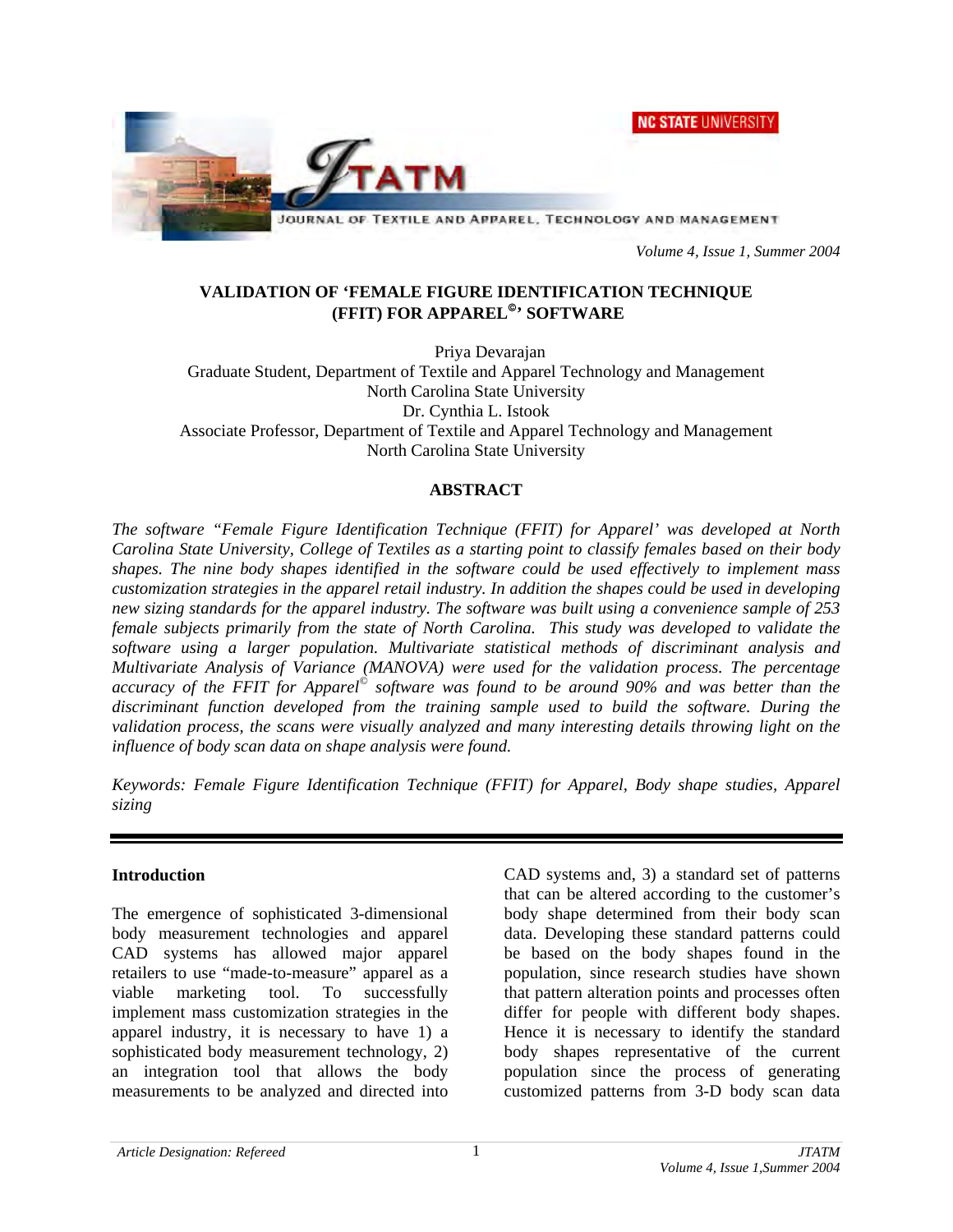will be greatly facilitated if the body shapes of the subjects are known.

Though much research is going on in the area of integrating the body-scan and apparel CAD technologies, very little attention has focused on identifying the standard body shapes in the population. Some software has been developed that calculates somatotype variables and attempts to sort human bodies, but it considers the body as a two-dimensional entity, while in reality the human body is threedimensional (Simmons, 2002). Threedimensional body measurement technology is a useful tool that could effectively and accurately analyze the human body and its shape proportions. Presently, the 'Female Figure Identification Technique (FFIT) for Apparel<sup> $\heartsuit$ </sup> software is the only software developed that differentiates the female population according to their body shapes using 3-D body-scan data. FFIT for Apparel<sup>®</sup>, developed by experienced research scholars who have worked in the area of apparel construction and fit for more than 30 years, has significant potential for the apparel industry. The software was developed from a convenience sample of 256 subjects in North Carolina. In order to demonstrate the generalization of the FFIT software©, it was important to determine the extent to which it could effectively define body shapes for a nationally representative large sample. The software was in its developmental stage and validation was essential to make it of value for commercial use in sorting women based on their body shapes.

# **The Need for New Sizing Standards**

The inadequacy of the current apparel sizing systems and the resulting problems associated with the fit of ready-to-wear apparel has gained significant importance in the last decade. The garment size for an individual differs from one brand of apparel to another. This is particularly seen in women's clothing where female consumers have to try on each and every garment before buying them. According to a study by Kurt Salmon Associates ("The fit problem," n.d.), 62% of people are not satisfied with the fit of their apparel. In the current

situation, where customer satisfaction is the top priority, it is imperative to come up with a solution for these issues.

# Current Standards

The sizing standards used in the United States were developed based on a 1941 study by Ruth O'Brien and William Sheldon. This study was comprised of 10,042 women volunteers with more than 98% white women. The study reported that the volunteers were mostly young women since older women were reluctant to participate (O'Brien & Sheldon, 1941). The current Misses sizing standard, ASTM D-5585 (American Society of Testing & Materials, 1995a) was derived from the PS 42-70 (U.S. Department of Commerce, 1970) database, developed in 1970, which originated from the 1941 study. Thus, it is biased with respect to ethnicity and age. In addition, the current demographics of the US population are completely different from the generations before (Istook, Simmons & Devarajan, 2002). The body shapes and sizes have continuously changed due to the changing life style, nutrition, sports and other activities of people (LePechoux, 1998). A recent study conducted using the FFIT<sup>©</sup> software developed at NC State University, College of Textiles, demonstrated that the current standards for body type classification were insufficient to meet the needs of current customers (Simmons, 2002). The study ran the body measurements of the most recent sizing standard (ASTM 5585- Missy) using the  $FFT^{\circ}$  software and found that the standard measurements fell into the 'Spoon' category. The study also found that the closest sizing standard for a subject in the age group of 18-30 (conducted on a convenience sample of 222 subjects) was the CS215-58 sizing standard which was developed in 1958 and is now completely obsolete. This shows that the current Missy sizing standard is not meeting the needs of the current customer. Thus, because of its outdated foundation, the ASTM standard is not able to fulfill the needs of the current population of the US. In addition to this, the apparel manufacturers have their own sizing systems based on their target markets (Simmons, 2001). Since they consider their sizing systems as an important commercial marketing tool, they are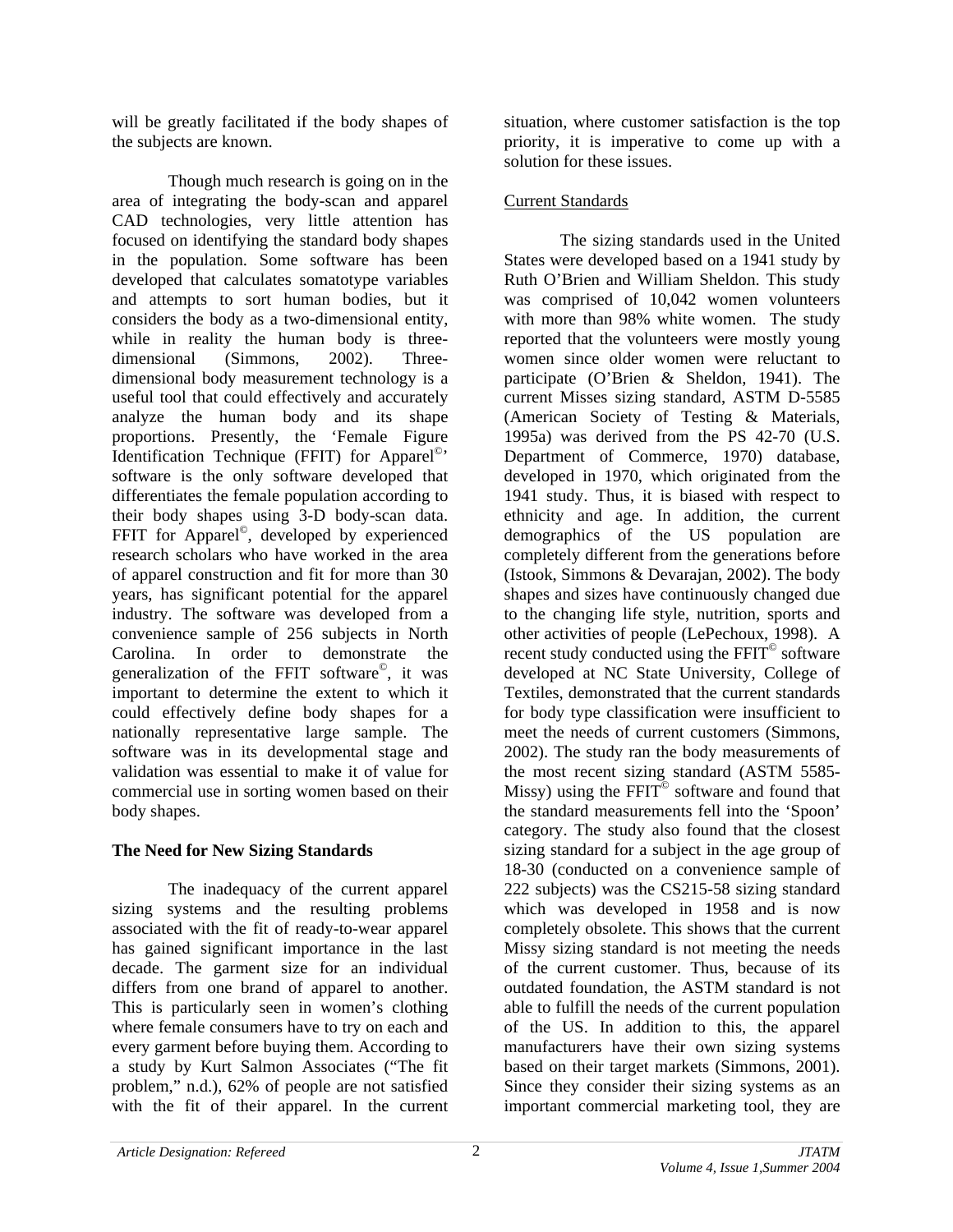not willing to disclose their sizing systems (Le Pechoux, 1998) and are reluctant to accept a common sizing system, which might have the potential to provide consumers a standard size in all brands.

## Perception of Fit

The perception of fit differs from one individual to another. Research studies show that people seek different benefits from their clothing. Anderson et. al (2001) reported that some of the benefits sought by women when purchasing clothing included fashion image, figure flaw compensation, sex appeal, clothing preference, and fashion innovativeness. Age, geographical location, body shape, fashion and culture play an important role in people's preferences of fit. In the United States, young women are more fashion conscious and prefer clothing that fits them, whereas mature women give priority to comfort of the apparel over fashion image. Also, women who are comfortable with their body shapes are more likely to wear form fitting apparel, whereas women dissatisfied with their body shapes may not prefer close fitting garments. Therefore, in addition to body measurements as a basis for apparel sizing, manufacturers and retailers must understand consumer's perceptions of physical comfort, psychological comfort, and appearance, which all impact the consumer decision process (Anderson et. al, 2001). All the above problems indicate a strong need for a new sizing system that will reflect the body types of the current population.

# **Body Shape Studies**

The study of human body types is called 'Somatotyping'. Even though William Sheldon introduced the word 'Somatotype' in his book Varieties of Human Physique in 1970, the study of human body and the different types associated with it have been of great interest for the past two centuries. Most of the earlier work was done on the relationship between the morphology and the psychology of a person. Comas (1960), in his book Manual of Physical Anthropology, refers to the science of 'Biotypology', which is the study of physiology and its relationship with

the psychology of an individual. Body type research in relation to apparel was done in the later part of the  $20<sup>th</sup>$  century, with major contributions from Dr. Helen Douty (1977) of Auburn University. She developed a method called 'visual somatometry' which was aimed to improve the fit of custom-made apparel. Her work also was directed towards the awareness of the relationship between body weight and fitness and various conditions of heart abnormalities.

Other than the work of Helen Douty, no previous research has been conducted that classified body types in relation to clothing or apparel. Although some of them used a combination of girth and length measurements, most of the work was done by psychiatrists who were interested in exploring the relationship between a person's physiology and psychology. There has been a distinct similarity in the way the researchers looked at body types – linear or lateral, or a combination of the two. Even though Douty devised a method for custom fitting of apparel, her work also looked at body as a two-dimensional contour.

# **Application of Body Shape Studies in Apparel**

Heisey, Brown and Johnson (1986) used a graphical somatometry method and developed a mathematical framework for pattern alterations. Their method was effective for the lower half of the bodice and the darted legs of the skirt and pants, and not entirely satisfactory for any area in which the garment curves in more than one direction.

Another research study that used hip shapes was that of Farrell-Beck and Pouliot (1983). They developed an experimental method to alter pant patterns using graphic somatometry techniques. In their research, they used five figure variations namely round hip, pear-shaped hip, average hip, weight in front and weight in back.

Gazzuolo et. al (1992) used statistical regression models to compare the traditional linear measurements with the measurements taken of frontal and lateral view photographs for use in the development of patterns for the upper torso of female body forms. The research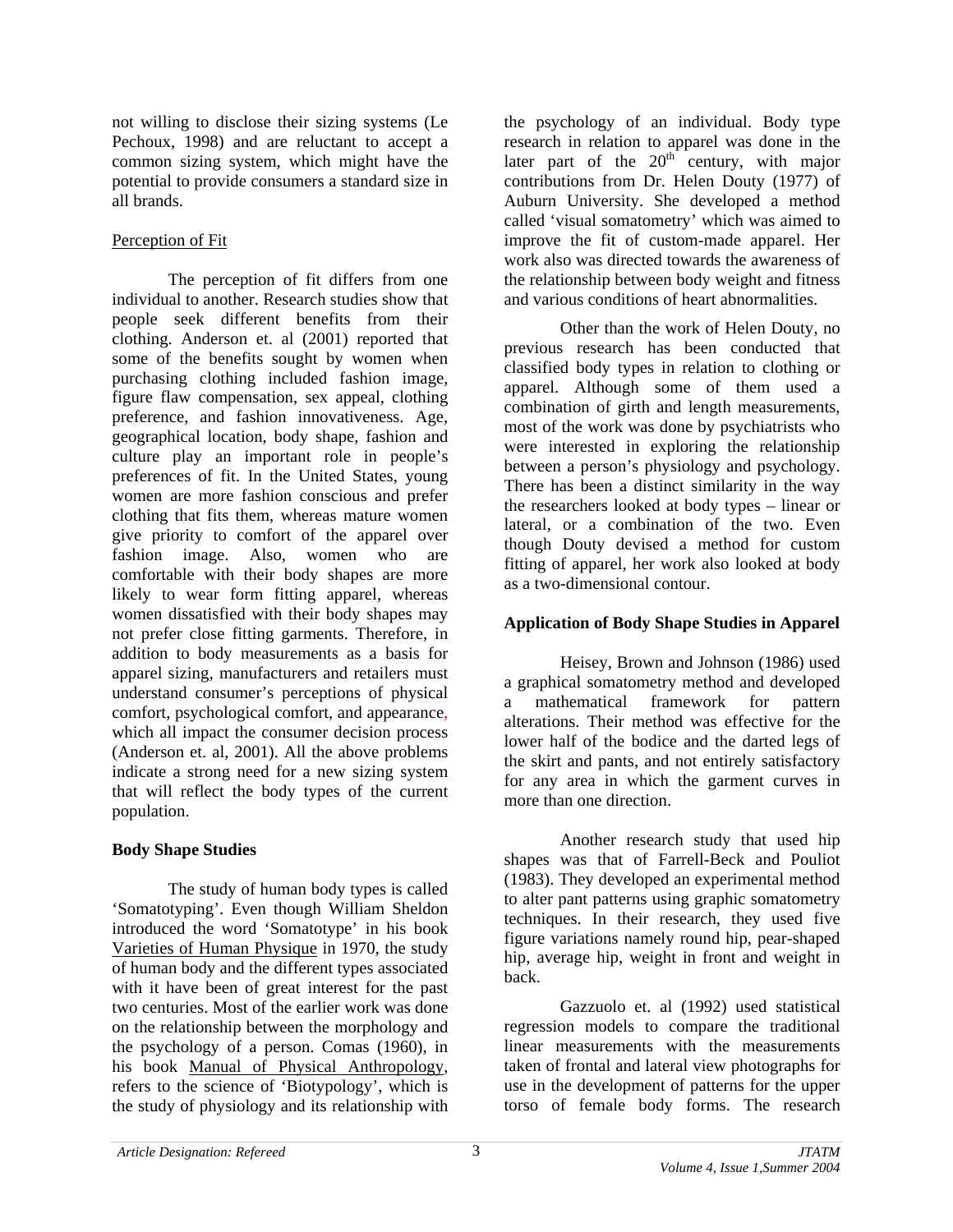suggested the photographic method of measurement extraction using a video capture and automated measuring of silhouette angles as a rapid low-cost methodology of anthropometric data collection for garment pattern development (Gazzuolo et al., 1992).

Researchers at Auburn University developed the NTC Women's Body Shape Analysis Tool (WBSAT) which used hourglass shape as a launching point for understanding body shapes and identified three other shapes – rectangle, pear and inverted triangle (Connell, 2002). Body build, hip shape, shoulder slope, front torso shape, buttocks shape, back curvature, and posture were identified as body components important in apparel sizing.

## **Figure Type Classification in the Apparel Industry**

People with ideal figure types have always been used by the apparel industry so that technicians could obtain dimensions for pattern making and fitting, designers could create their new designs, and manufacturers could use their bodies for showing their garments (Armstrong, 1987). Orzechowski & Froney (as cited in Workman & Lentz, 2000) stated that the sources from which apparel manufacturers access body dimension for their prototype or ideal figures are professional fit models, government statistics, surveys and databases compiled by private, nonprofit organizations, industry dress forms, competitors' apparel and a company's target customers. However, these ideal figure types vary vastly among different manufacturers, which cause consumer dissatisfaction.

The pattern industry established its figure types and standards to meet the needs of consumers (Armstrong, 1987). Patterns were sized using the bust as the single control dimension (Salusso-Deonier, 1982). The figure types include Young Junior / Teen, Junior Petite, Junior, Miss Petite, Miss, Half-size and Woman (Armstrong, 1987). Even though there are standards established, department stores and other branded apparel manufacturers use their own figure types targeting their consumers,

since these standards do not meet the requirements of the current population.

 Even though industries like fashion, fitness and apparel retail defined body types for different purposes; their body type classifications are similar. They used alphabets (H, O, A, X, R, I, S), geometric shapes (Rectangular, Oval, Triangle), names of fruits (Apple, Pear) and other distinctly shaped things (Hourglass, Bean, Heart) to classify body types (Simmons, 2001).

### **Application of Body Shape Studies In Other Industries**

Body shape analysis has been undertaken in various fields for different purposes. The automobile, aerospace, and furniture industries have been conducting considerable research on the shapes of bodies, repetitive motion of human body parts, and postures of people to design their equipment, which are ultimately operated by humans. The study of body shapes for use in equipment design was first undertaken by the military during the world war when developing fighter jets and other equipment, which evolved into the science of ergonomics. Since then, this study has gained significant importance for various reasons, such as human productivity, work physiology, quality of working life, safer and healthier work environment, and cost effectiveness, and is largely applied in space systems, consumer products, industrial and office settings and computer systems ("Ergonomics: The Science For Better Living and Working," n.d.). Since the data collected for developing military equipment were mainly from the military population, there was a need for the collection of information on the civilian population for which office setup, computer systems and other consumer products could be designed.

Numerous studies on body posture and loads on the spine during sitting were conducted in ergonomics to identify the comfortable positions of chairs and office furniture. Studies on pelvic and lumbar bones, trunk, posture and back muscles were done to analyze the activity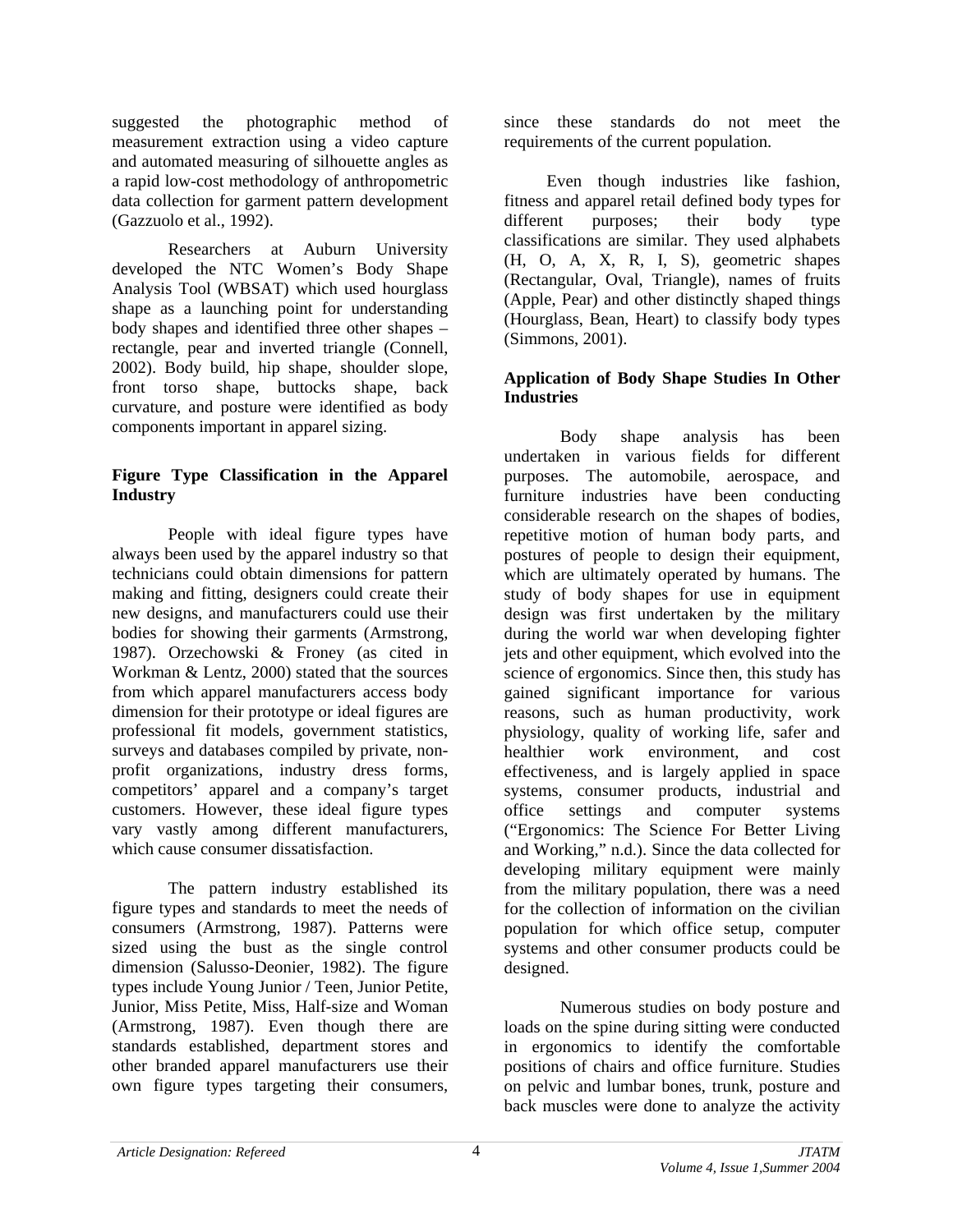of these while sitting. Discomfort, pain, disease and other impairments in the human body raised the issues of the design of seats in offices, vehicles, and other industrial settings. To reduce uncomfortable, painful and potentially harmful loads on body structures, especially the spinal cord and the back muscles, the heights and angles of tables and chairs were analyzed. Further, customized workplace design came to be used in the furniture industry where computer programs were used to customize workplace design for each individual by feeding anthropometric information of overall height, body weight, shoulder to shoulder width, biceps circumference, forearm length, hand length, buttock-knee length, calf girth, foot length and other measurements (Abdel-Moty & Khalil, 1985).

 German apparel industry researchers studied the postural and work-envelope problems of apparel sewing. A study by John Wick and Colin G. Drury (1985) developed workstation design changes in order to improve the working posture of the operator. Research work related to sewing postures included the postures of the trunk, neck/head, upper extremities and lower extremities. It was found that due to the poor posture of the trunk and upper extremities, sewing workers experience the problem of cumulative trauma diseases and other symptoms like low back pain, cervical spine injuries, etc.

 Studies using body scan data to design car seats were undertaken with the construction of a model representing human body forms using body scan data. While the body scans represent the shape and dimensions of an individual, a study conducted by the professors of the Department of Human Sciences, Loughborough University of Technology was aimed to synthesize a model from a combination of scan data for shape and data from anthropometric surveys for dimensionality (Case, Xiao & Porter, 1995).

The 'Computerized Anthropometric Research & Design Laboratory (CARD), a division of Human Interface Technology of Crew System Interface Division of the Air Force has developed a software named INTEGRATE to analyze fit issues on protective equipment. Another interface, '3-D human surface imaging' of the lab analyses the design and evaluation process of equipment and clothing for government and civilian projects using the head and whole body. The CARD lab proposed to use the data from the whole body scanner to improve the fit of uniforms, anti-G suits, and other equipment, redesign the layout of aircraft cockpits and crew stations and "Flesh out" human body models used in aircraft design ("Computerized Anthropometric Research & Design Laboratory (CARD)," n.d.). The lab also conducted cockpit evaluations using test methods that evaluated subjects of small and large sizes in aircraft crew stations for reach to controls, body clearance and mobility and developed 'cockpit maps' which would give the maximum and minimum body sizes that could safely operate the aircraft. The lab conducts fit testing using scanners and tests the fit of equipment for humans – for example, protective helmets for use by a soldier.

## **Technology of Non-Contact Measurement**

The apprehension of people to being measured using a tape measure and calipers that invade their privacy, along with their inclination towards form-fitting garments has led to the development of non-contact body measurement technologies. The emergence of 3-dimensional body scanning has instigated a new way of apparel retailing. Once a person's body is captured using a body scanner, it could be retrieved and any part of his/her body could be measured any number of times without actual contact with the measured person.

# **Sizing Surveys Using 3d Body Scanners**

# Lands End

In 2000, Lands' End sponsored the world's first body scanning truck "My Virtual Model Tour 2000".  $[TC]^2$ 's body scanners were used to collect measurements from which virtual models were constructed. Clothes could be tried on the virtual model and the size of an individual could be identified to promote Lands' End's products (Simmons, 2001).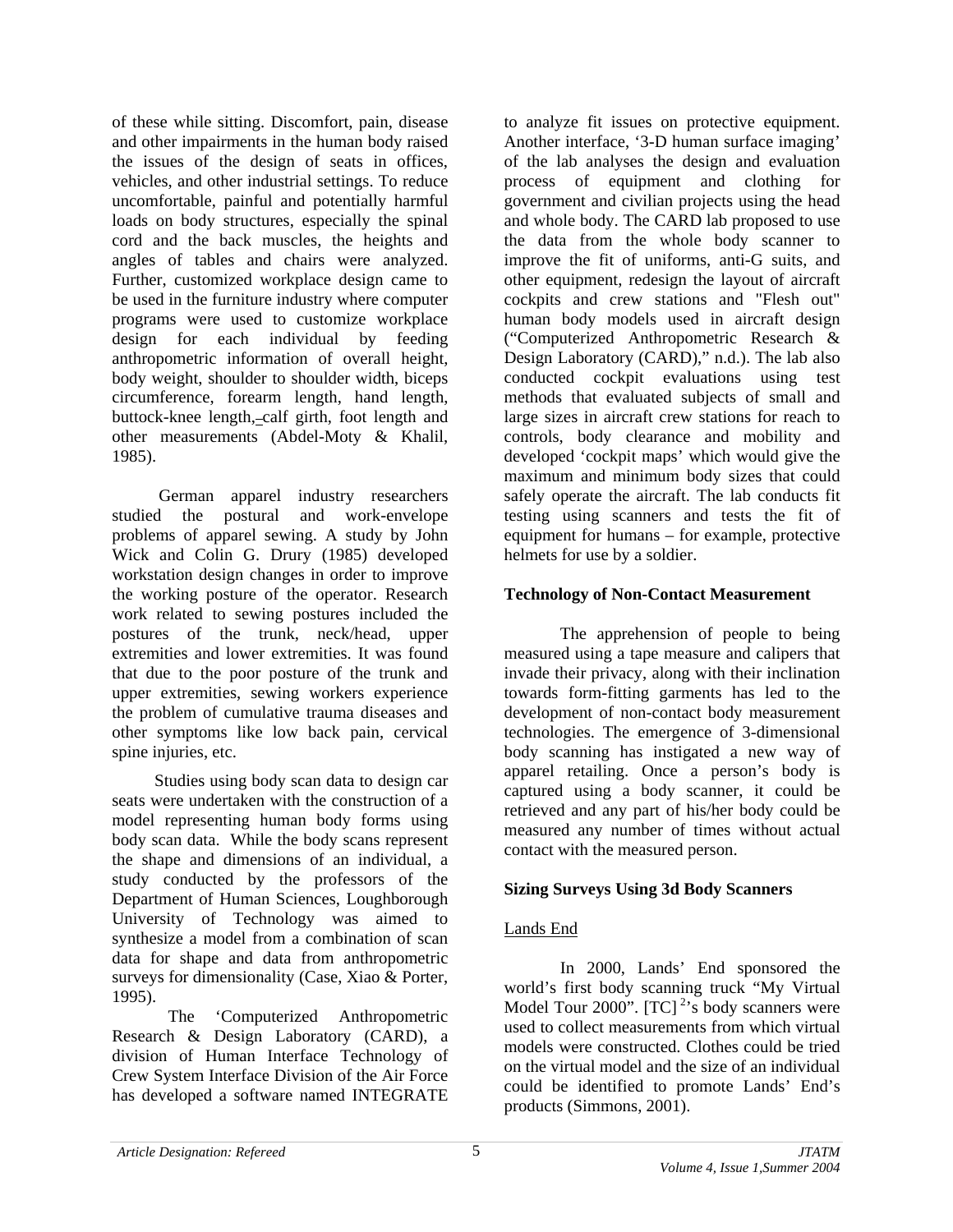### CAESAR

In 1997, the Civilian American and European Surface Anthropometry Resource (CAESAR) project, a comprehensive research study, was conducted to gather information about human body measurements of the current population in the United States and Europe (Netherlands and Italy). The project used a whole body scanner to gather information that could be used for designing "better and more cost effective products" in any industry ("CAESAR: 3D anthropometric database", n.d.) and was funded by representatives from apparel, aerospace, automotive and other industries. It was a combined effort of the government and industry to collect consumer body measurements for comparison and the outcome was a database developed from nearly 4500 samples of body measurement data collected from the U.S. and European (Netherlands and Italy) civilians. The survey was completed in 2001 and the 3D scan data along with 99 measurements (40 of which were taken using traditional methods with tape measures) and demographic characteristics of the sample were distributed to the partners. The data collected from this study was used for different applications including workstation design, driver/operator control centers, and even to study the aging of people.

# SizeUK

The national sizing survey of the United Kingdom began in 2000 and was completed in 2001 with 11,000 subjects from all over the United Kingdom scanned using 3D whole body scanners that extracted 130 body measurements. The survey was a collaborative effort between the UK government, major UK apparel retailers, and leading academics and technology companies (Treleaven, n.d.). The aim of the survey was to develop sizing standards that represent the population of the UK.

### SizeUSA

The aim of the national sizing survey, funded by the U.S. Department of Commerce and industry partners conducted in the US between July 2002 to July 2003 was to gather "accurate and statistically significant U.S. population size and shape data" ("The national sizing survey," 2003) that could benefit the apparel, automotive, aerospace, commercial airlines, furniture, ergonomics and health care industries. Data were collected from 12,000 subjects from all over the United States and representing six age groups ranging from 18- 66+, four ethnic groups - Non-Hispanic white, Non-Hispanic black, Asian and Mexican Hispanic and Non-Mexican Hispanic and four weight categories 'Quite overweight', 'Little overweight', 'Underweight', and 'Right weight'.

### **Female Figure Identification Technique (FFIT) For Apparel**

The software 'Female Figure Identification Technique (FFIT) for Apparel<sup>©</sup>' was developed as a starting point for the representation of female figure shapes in a mathematical way (Simmons, 2002). The software was developed as a part of a doctoral dissertation, which aimed at creating "a methodology for characterization of body types/forms that would more appropriately replicate the diverse shapes of the American population (Simmons, 2002). The aim of the research was "to utilize software that can take 3D data and "sort" it into congruous and related shape categories (body or shape sort) based on measurements, proportion, and shape" (Simmons, 2002, p.3). The study resulted in development of preliminary subgroups for the female population that may aid in better fit of clothing after careful review of all previous studies done on somatotyping, body types (no study was conducted before FFIT for Apparel© using 3D body scan data) and by the expert knowledge of researchers who worked in the apparel field for more than thirty years. Six body measurements taken from the body scan data of women were used to predict the body shapes of women.

### **Nine Shapes Identified By The Software**

The software classified the subjects into nine different body shapes. A description of the shapes and their distinction from the other shapes were as follows: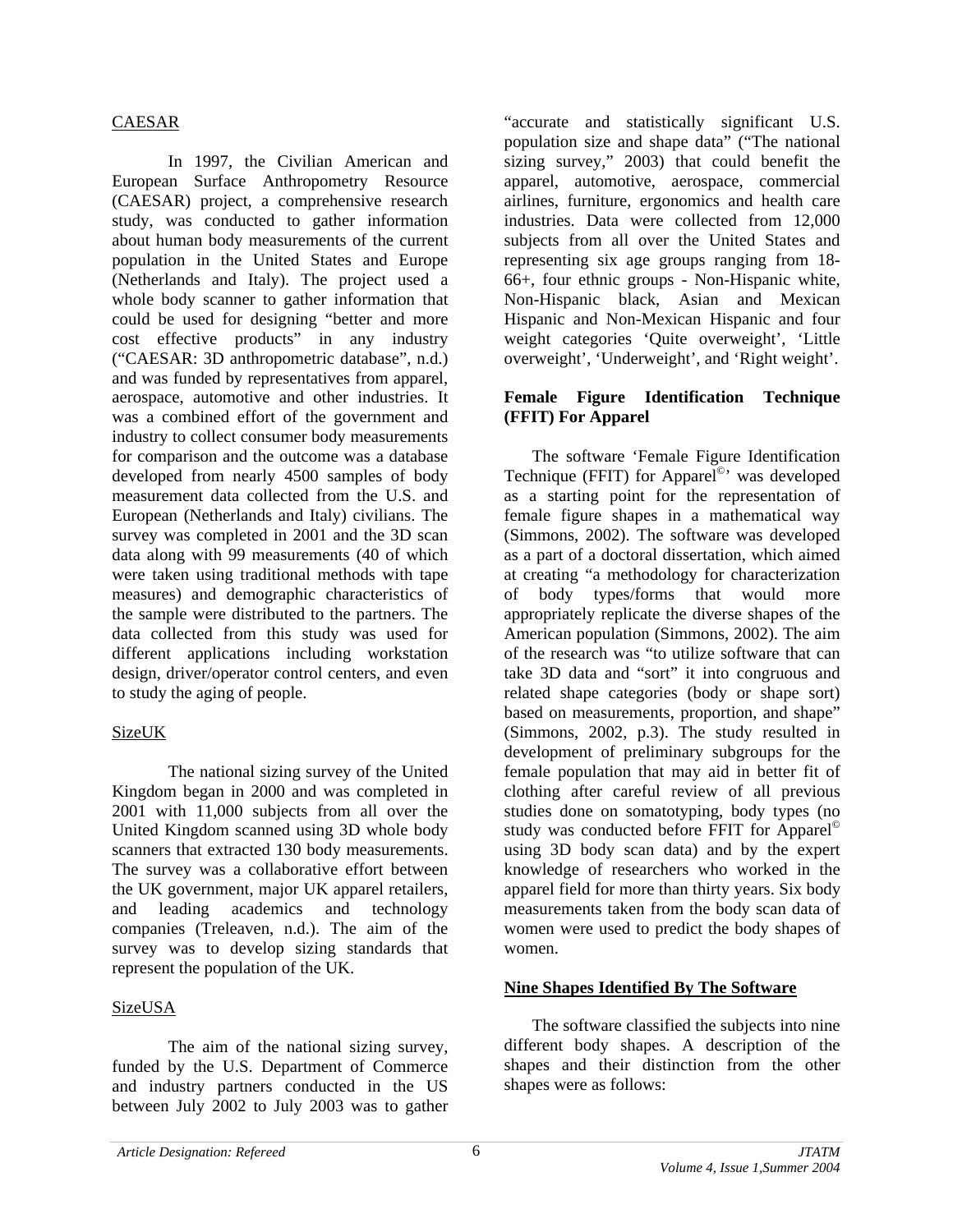Hourglass. A subject would fall into this shape category when there is a very small difference in the comparison of the circumferences of her bust and hips AND if the ratios of her bust-to-waist and hips-to-waist are about equal and significant (Simmons, 2002).

Bottom hourglass. A subject would fall into this shape category if she has a larger hip circumference than bust circumference AND if the ratios of her bust-to-waist and hips-to-waist are significant enough to produce a definite waistline (Simmons, 2002).

Top hourglass. When a subject has a larger bust circumference than hip circumference AND if the ratios of her bust-to-waist and hips-towaist measures are significant enough to produce a definite waistline, then she would be classified into the top hourglass shape (Simmons, 2002). This subject would appear to be heavy in the bust as compared to the hips but still would have a defined waistline.

Spoon. This shape is based on the criteria that if a subject had a larger circumferential difference in her hips and bust AND if her bustto-waist ratio is lower than the Hourglass shape AND the high hip-to-waist ratio is great, then her shape would be spoon (Simmons, 2002).

Rectangle. A rectangular subject would have her bust and hip measure fairly equal AND her bust-to-waist and hip-to-waist ratios low. She would not possess a clearly discernible waistline (Simmons, 2002).

Diamond. If the average of the subject's stomach, waist, and abdomen measures is more than her bust measure, then she would fall into the shape category of Diamond (Simmons, 2002). Several large rolls of flesh in the midsection of the body that protrude away from the body at the waist area would make this subject distinct.

Oval. An oval subject might have different front view, but would be highly distinct when viewed from the side. The average of the subject's stomach, waist, and abdomen measures would be less than her bust measure (Simmons, 2002).

Triangle. If a subject had a larger hip circumference than her bust AND if the ratio of her hips-to-waist was small, then she would be a Triangle. The person with a Triangle shape would appear to be larger in the hips than the bust without having a defined waistline (Simmons, 2002).

Inverted Triangle. An inverted triangle subject would have a larger bust circumference than her hips AND a small bust-to-waist ratio (Simmons, 2002).

## **Method of Validation**

The validation process involved three research objectives. The first objective of the study was to determine the capability of the FFIT© software in sorting a larger population into one of the nine shapes it is comprised of. This was attained by running a larger sample through the  $FFT^{\circ}$  software and analyzing the results of the software using cluster analysis. The second objective was to identify the degree of accuracy of the software in classifying the shapes and to verify whether the five body measurement ratios used in the software was used to accurately predict the body shapes better than random chance. This was attained by the statistical method of discriminant analysis. The third objective was to verify whether the nine shape groups identified in the software are statistically different – that is, whether any two shape groups are so similar in character that they can be grouped into one. To meet this research objective, the statistical method of multivariate analysis of variance (MANOVA) was used.

### **Data Collection**

The body measurements used for shape classification were the bust, waist, hips, high hip, abdomen and stomach which were the measurements used in the FFIT© software to define the nine shape groups. A combination of mathematical differences and ratios of the six measurements were used (Table 1) in a precise order such that the subject would fall into one of the nine shapes based on their scan measurements.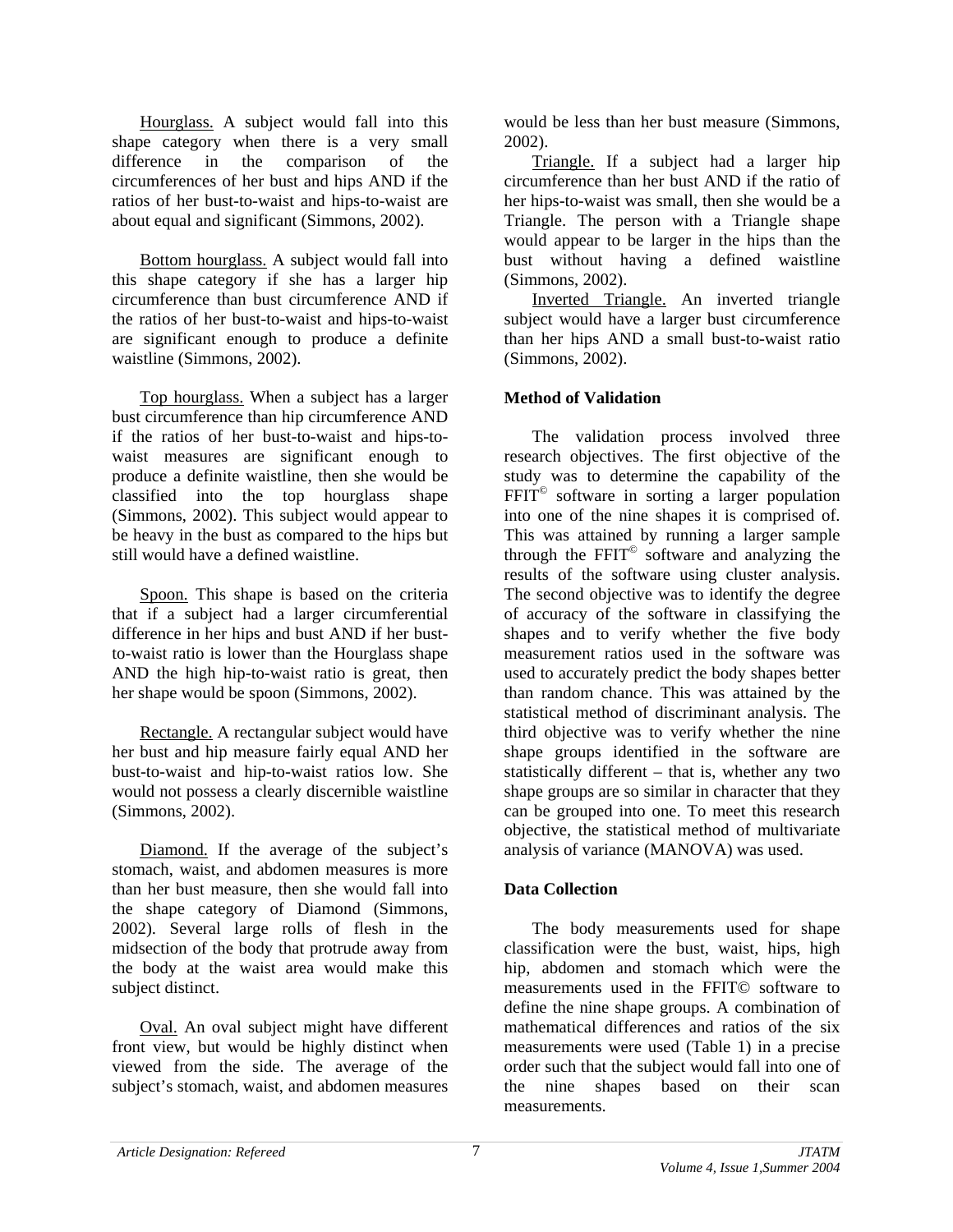| Table 1.                                                  |  |
|-----------------------------------------------------------|--|
| Five Independent Variables Used in the Validation process |  |

- 1. Absolute difference between the bust and the hip measurement
- 2. Difference between bust and waist measurement
- 3. Difference between hip and waist measurement
- 4. Ratio of High hip to waist
- 5. Difference between the bust and the average of waist, stomach and abdomen measurements

Nine different shapes identified and used in the software: Hourglass, Bottom hourglass, Top hourglass, Diamond, Oval, Spoon, Triangle, Inverted Triangle and Rectangle were used as dependent variables in the validation process.

The total sample set consisted of a random sample of 887 subjects, collected from three sources. For discriminant analysis, the sample set was divided into an analysis sample (356 subjects) and a holdout sample (531 subjects). The analysis sample was used to develop the discriminant function and was called the 'training data'. The holdout sample was used to validate the discriminant function and was called the 'test data'. For MANOVA, the total sample set of 887 subjects was used.

### Training Data

Training data consisted of a total of 356 subjects including 253 subjects whose body scans and body measurements were analyzed to construct the algorithm of the FFIT© software and a random sample of 103 subjects obtained from  ${[TC]}^2$ . Two hundred and twenty two of the 253 subjects were taken from the body scan database at the College of Textiles of North Carolina State University compiled by Karla Simmons (Simmons, 2002) and 31 subjects from a control dataset provided by  ${[TC]}^2$ . The 222 subjects were mostly students and younger people from the state of North Carolina who were interested in the process of body scanning while the 31 subjects were a random sample of body scans obtained from  ${[TC]}^2$  without any

demographic information (Simmons, 2002). In order to build a discriminant function, all nine body shapes should be represented in the data. Since the 256 datasets were composed of only eight of the nine shape categories defined in the software, a random sample of 103 body scan data was obtained from  $[TC]^2$  and included in the training data. All the 356 body scans were visually analyzed by apparel experts who developed the software and the body shapes as per visual analysis were recorded.

### Test Data

Test data consisted of 531 subjects randomly selected from the SizeUSA database at  $[TC]<sup>2</sup>$ . Random sampling was chosen since the objective of the study was to prove that the FFIT© software could effectively analyze and represent a larger data set than the sample used to develop the software. Care was taken that the total number of samples were at least twenty times the number of categories of the dependent variable  $(9 \times 20 = 180)$ . The test data was analyzed and the shapes as classified by the software were recorded (Figure 1).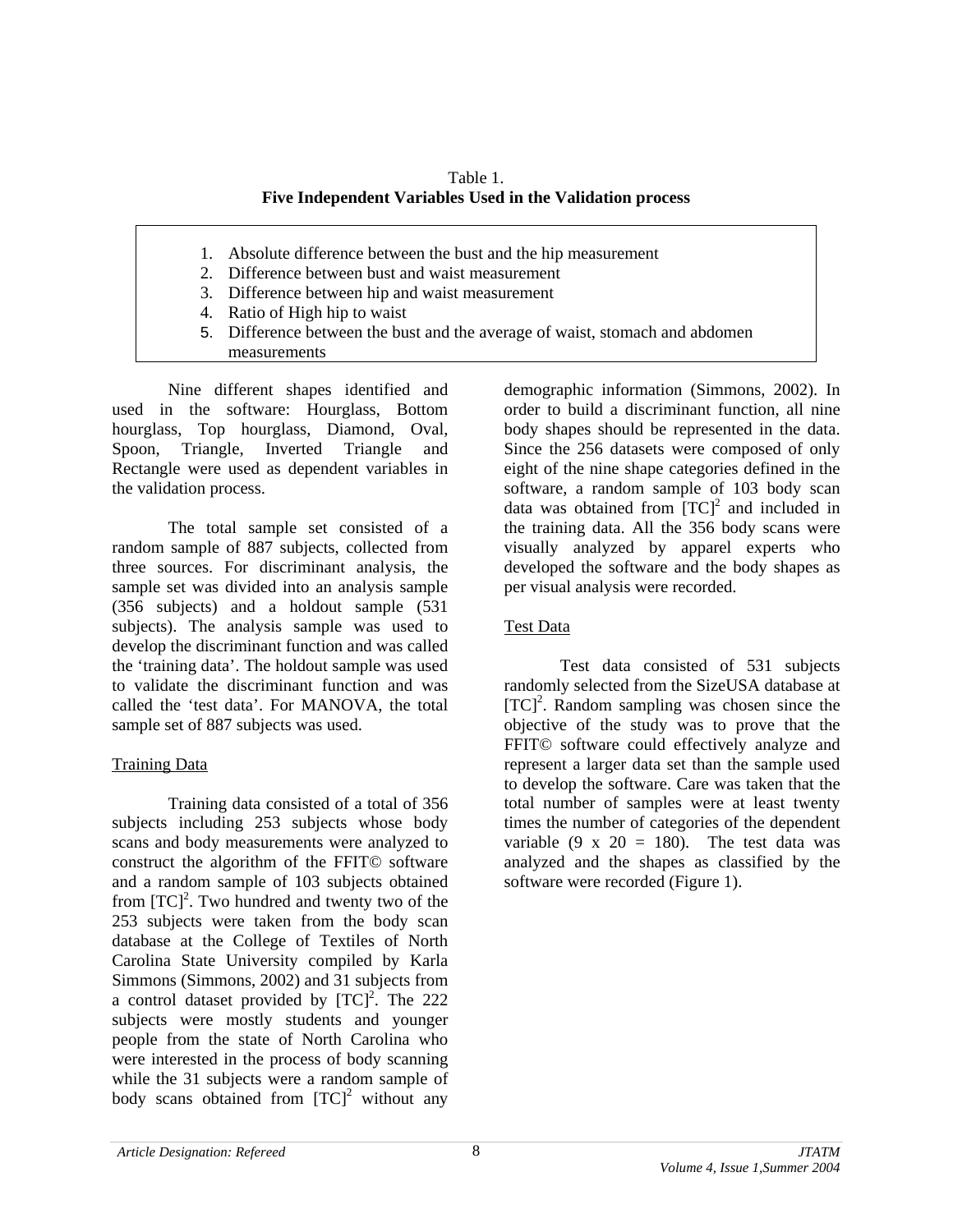The uneven sample size in each shape can be attributed to the fact that the frequency of occurrence of those shapes in any given population is less. For example, a diamond shaped person is characterized by having several large rolls of flesh in the midsection of the body that protrudes away from the body at the waist area (Simmons, 2002). This description fits a

person who is exceedingly obese and the number of people falling into this category would not be the same as the number of people falling into the shape category of hourglass. It was verified that the group size of each shape category need not be similar to conduct the statistical analysis.



**Figure 1. Distribution of Shapes - Test Data** 

### **Results**

#### Cluster Analysis

Cluster analysis was performed on the test data of 531 subjects to statistically confirm that the software could effectively classify a larger sample set. Statistical software JMP 5.0 was used to perform the cluster analysis. The test data of 531 subjects was run through the software and the shape classification was recorded. The results were checked for any data falling into a 'no shape' category and then cluster analysis was run on them using the five body measurement ratios to determine whether the number of clusters obtained were equal to the number of shapes in the software. It was found that none of the subjects from the test data fell into the no-shape category and the number of clusters obtained resembled the number of shapes identified in the software.

#### Discriminant Analysis

Using the results of visual analysis of body scans, a discriminant function was built that represented true shape classification using discriminant analysis. The discriminant function was used on a test sample and the percentage accuracy of the discriminant function with respect to the shapes obtained from the visual analysis of the test data was calculated. The test sample was run through the FFIT© software and the percentage accuracy of the software with respect to visual analysis was computed. The results of the discriminant function and the FFIT© software were then compared which would determine whether the software or the discriminant function was better. These results would give an answer to the second research objective of the study, which was to identify the degree of accuracy of the software in classifying the shapes. Then, the predictive accuracy of the discriminant function with respect to chance was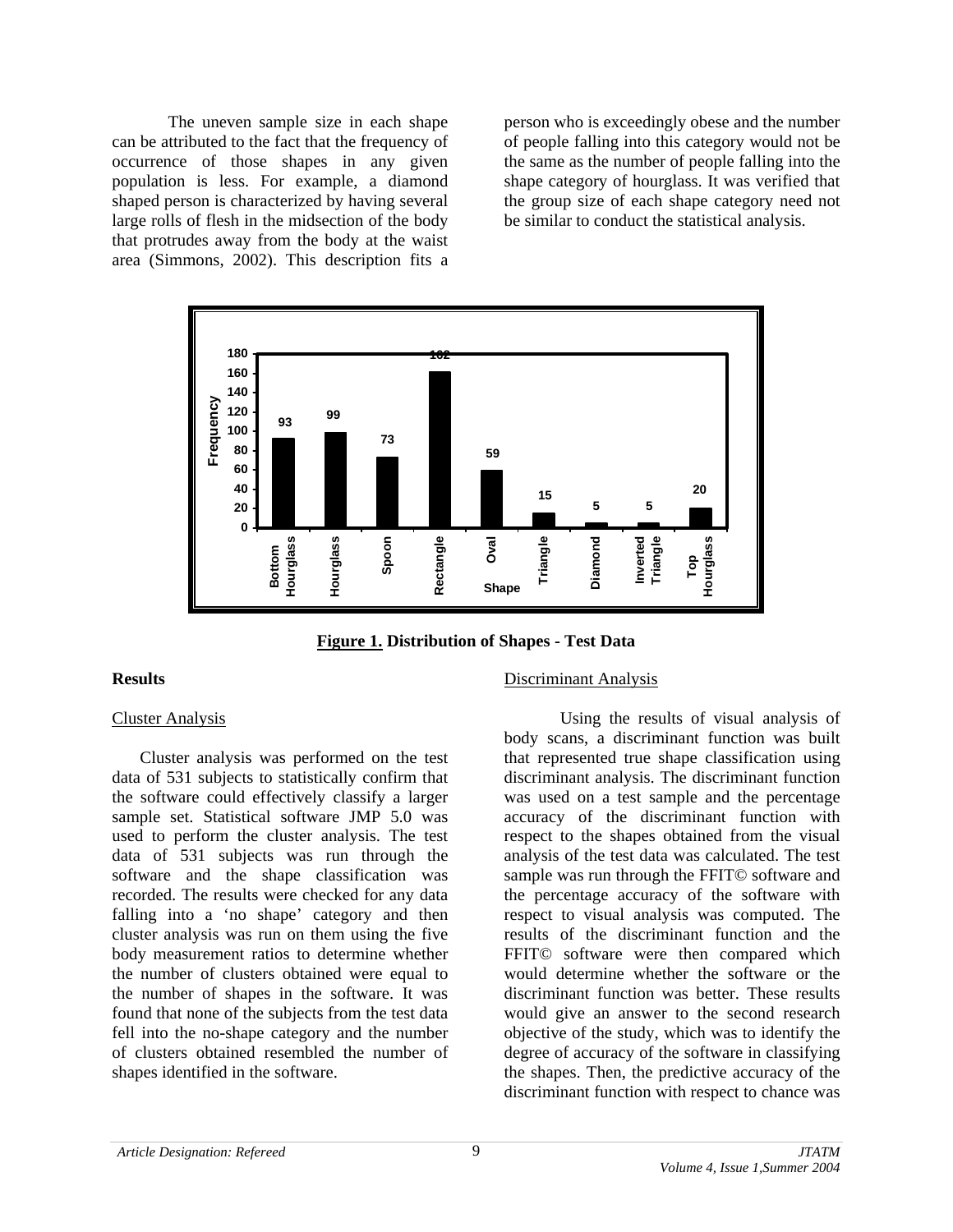compared with the obtained predictive accuracy of the discriminant function to verify whether the five body measurement ratios used in the software can be used to accurately predict the body shapes better than random chance. A hypothesis was formulated to verify this.

Hypothesis. The five body measurement ratios used in the software were better in accurately classifying the body shapes than random chance. Statistical Significance

 Wilks' Lambda. The Wilks' Lambda test examines the 'residual discrimination' in the system, or the ability of the variables to discriminate among the groups beyond the information that has been extracted by the previously computed functions (Klecka, 1980). Residual discrimination is measured by Wilks' lambda, also called the U statistic (Klecka, 1980).

 Since the data obtained was a sample and did not represent the whole population, it was essential to know the probability of the sampling process producing groups with the computed degree of discrimination, when in fact there were no group differences in the population. This process is called statistical significance and was essential when dealing with samples (Klecka, 1980). It was also essential that the sampling should be done on a random basis, and since our sampling procedure was random, the test of statistical significance – Wilks' Lambda could be applied to the sample.

 Wilks' Lambda represents the percent variance not explained and is a multivariate measure of group differences over several discriminating variables (Klecka, 1980). The multivariate statistics obtained from the discriminant analysis run yielded the results shown in the Table 2.

| Table 2.                                                         |
|------------------------------------------------------------------|
| Multivariate Statistics Obtained from the Discriminant Procedure |

| <b>Statistic</b>       | Value | <b>F</b> Value | <b>Num DF</b> | <b>Den DF</b> | $Pr$ > F |
|------------------------|-------|----------------|---------------|---------------|----------|
| Wilks' Lambda          | 0.08  | 37.91          | 32            | 1270.2        | < .0001  |
| Pillai's trace         | 1.72  | 32.57          | 32            | 1388          | < .0001  |
| Hotelling-Lawley trace | 3.82  | 40.97          | 32            | 889.06        | < .0001  |
| Roy's greatest root    | 1.79  | 77.50          |               | 347           | < .0001  |

The larger the between groups dispersion, the smaller the value of Wilks' Lambda and greater the implied significance (Hair et al., 1995). The lower value of lambda (0.08438471) indicates that the five discriminating variables were extremely effective in differentiating the nine groups of shapes.

#### Assessing Overall Fit

 Since the level of significance of the discriminant function was significant, the next step was to ascertain the overall fit of the retained discriminant function. The assessment involved the following considerations:

- 1. The reason for developing classification matrices
- 2. Determination of cutting score
- 3. Construction of classification matrices
- 4. Standards for assessing classification accuracy (Hair et al., 1995)

Classification matrices. The Wilks' Lambda statistic indicates that the discriminant function discriminated significantly, but did not quantify the predictive ability of the discriminant function. Classification matrices were constructed to determine the predictive ability of a discriminant function (Hair et al., 1995). In addition, the predictive accuracy of the discriminant function was measured by the hit ratio, obtained from the classification matrix. The classification matrix for the test data is given in the Table 3. The total number of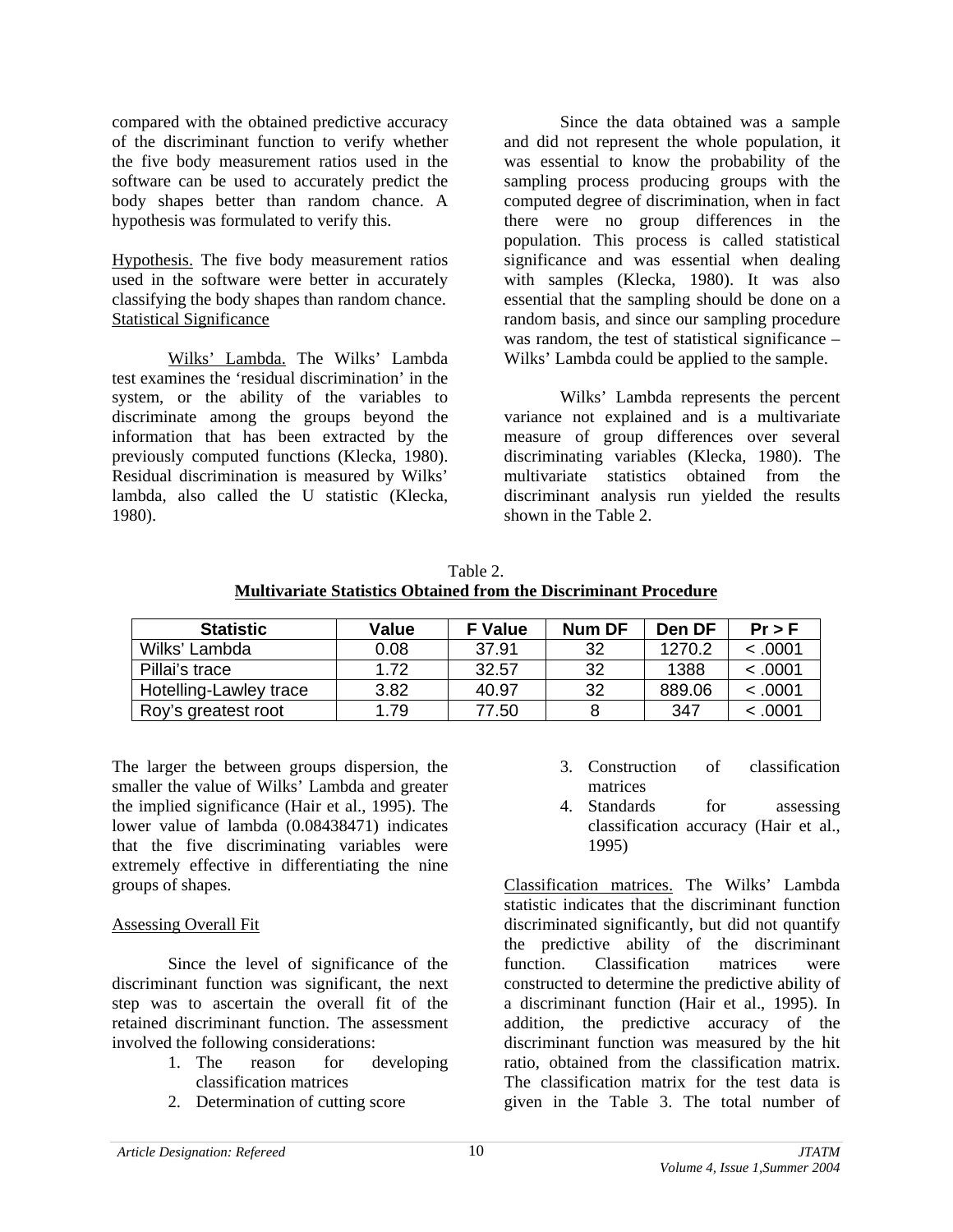subjects correctly classified by the discriminant function is reported on the diagonal of the matrix and the actual number of subjects who

fell into each shape (visual analysis) is listed in the right most column.

| <b>From</b><br><b>Visual</b><br><b>Shape</b> | 2<br>B<br>H                | D                      | н                       | $\mathsf{I}\mathsf{T}$ | O                | $\mathsf{R}$            | $\mathbf{s}$           | T                      | <b>TH</b>           | TOTAL NO.<br><b>OF</b><br><b>SUBJECTS</b> |
|----------------------------------------------|----------------------------|------------------------|-------------------------|------------------------|------------------|-------------------------|------------------------|------------------------|---------------------|-------------------------------------------|
| <b>BH</b>                                    | 53<br>75.71                | $\overline{2}$<br>2.86 | 3<br>4.29               | $\Omega$<br>0.00       | 3<br>4.29        | $\Omega$<br>0.00        | $\overline{4}$<br>5.71 | 5<br>7.14              | $\Omega$<br>0.00    | 70                                        |
| D                                            | 2<br>33.33                 | 3<br>50.00             | $\Omega$<br>0.00        | $\Omega$<br>0.00       | 1<br>16.67       | $\Omega$<br>0.00        | $\Omega$<br>0.00       | $\Omega$<br>0.00       | $\Omega$<br>0.00    | 6                                         |
| н                                            | $12 \overline{ }$<br>13.33 | 0<br>0.00              | 55<br>61.11             | $\Omega$<br>0.00       | $\Omega$<br>0.00 | 4<br>4.44               | 3<br>3.33              | $\Omega$<br>0.00       | 16<br>17.78         | 90                                        |
| IT                                           | $\Omega$<br>0.00           | $\Omega$<br>0.00       | $\Omega$<br>0.00        | 7<br>100.0<br>0        | $\Omega$<br>0.00 | 0<br>0.00               | $\Omega$<br>0.00       | $\Omega$<br>0.00       | $\Omega$<br>0.00    | $\overline{7}$                            |
| O                                            | 1<br>1.23                  | 6<br>7.41              | $\overline{2}$<br>2.47  | 4<br>4.94              | 42<br>51.85      | 19<br>23.46             | 1<br>1.23              | $6\phantom{1}$<br>7.41 | $\mathbf 0$<br>0.00 | 81                                        |
| $\mathsf{R}$                                 | 1<br>0.65                  | $\Omega$<br>0.00       | 6<br>3.92               | 9<br>5.88              | 9<br>5.88        | 123<br>80.39            | $\overline{2}$<br>1.31 | 1<br>0.65              | 2<br>1.31           | 153                                       |
| S                                            | 10<br>11.24                | 6<br>6.74              | $\overline{7}$<br>7.87  | $\Omega$<br>0.00       | 8<br>8.99        | 5<br>5.62               | 50<br>56.18            | 3<br>3.37              | $\Omega$<br>0.00    | 89                                        |
| T                                            | 1<br>6.25                  | $\overline{2}$<br>12.5 | $\Omega$<br>0.00        | $\Omega$<br>0.00       | 9<br>56.25       | $\Omega$<br>0.00        | $\Omega$<br>0.00       | 4<br>25.0              | $\Omega$<br>0.00    | 16                                        |
| <b>TH</b>                                    | $\Omega$<br>0.00           | $\Omega$<br>0.00       | $\overline{2}$<br>10.53 | 1<br>5.26              | $\Omega$<br>0.00 | $\overline{2}$<br>10.53 | 0<br>0.00              | $\Omega$<br>0.00       | 14<br>73.68         | 19                                        |
| <b>Total</b>                                 | 80                         | 19                     | 75                      | 21                     | 72               | 153                     | 60                     | 19                     | 32                  | 531                                       |

Hit Ratio. The percentage accuracy of prediction of the discriminant function when compared to the visual analysis is calculated by the hit ratio. The hit ratio is calculated as:

**Hit ratio** = [(53+3+55+7+42+123+50+4+14)/531]  $*100 = 66.10 \%$ 

 This indicated that the discriminant function was able to classify the body shapes correctly 66.1% of the times.

 'Maximum chance criterion' and 'Proportional chance criterion'. The predictive accuracy of the discriminant function by chance is measured by maximum chance criterion and proportional chance criterion and the values were compared with the hit ratio to check the

hypothesis. This also gave the acceptable level of predictive accuracy of the discriminant function. The first step to determine the acceptable level of predictive accuracy is the determination of percentage correctly classified by chance. Since the group sample sizes in our case are not equal, maximum chance criterion is based on the sample size of the largest group. The largest group with the maximum number of subjects in the test data was the rectangle shape with a maximum of 123 subjects out of 531 subjects. The percentage of subjects who fell into this group, i.e. the **maximum chance criterion is** given by  $(123 / 531) * 100 =$ **23.1638%** correct classifications. The hit ratio of the discriminant function is 66.1%, which is more than the percentage accuracy by chance. This means that the hit ratio accurately predicts

ֺ֖֚֝֬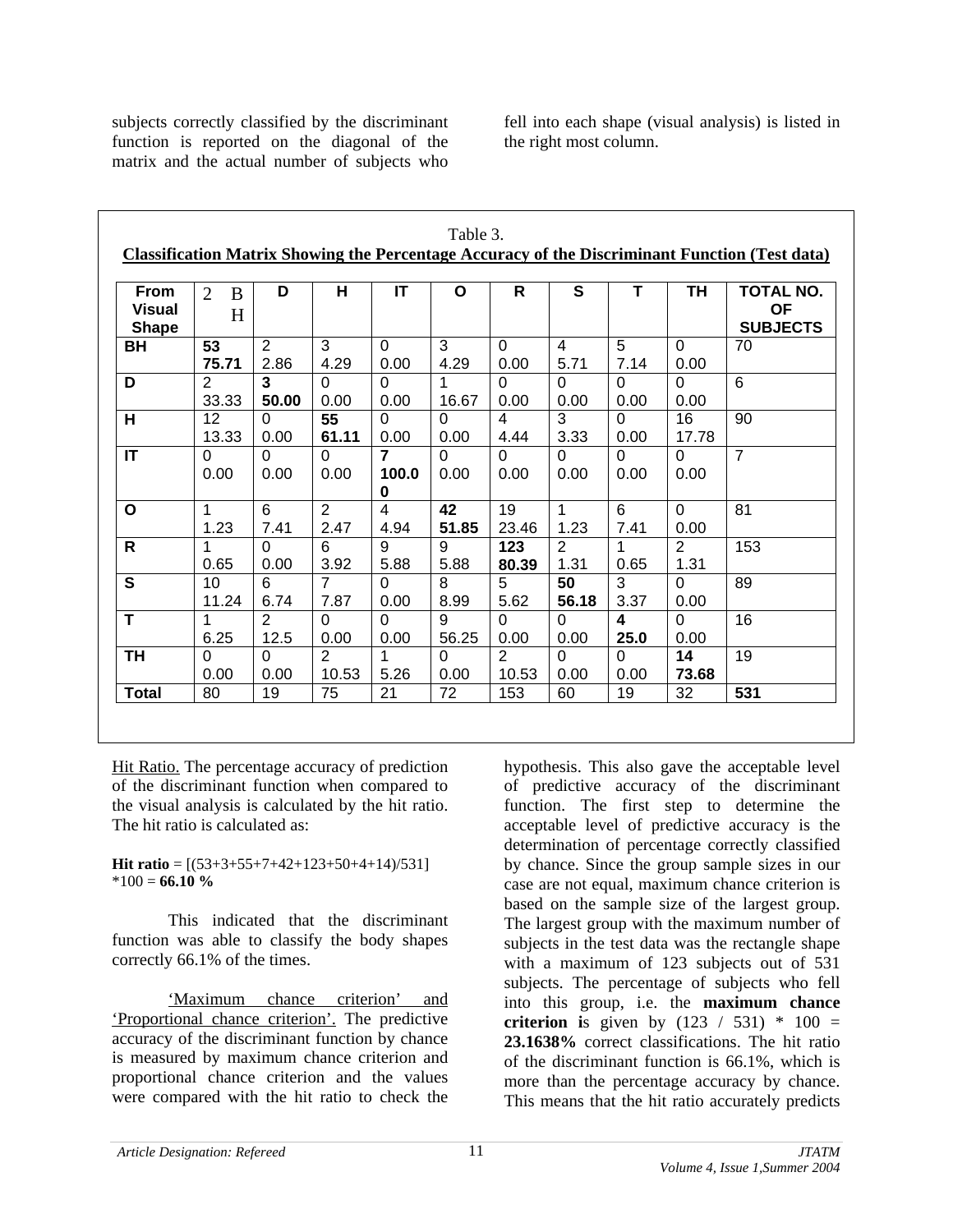shapes better than chance. The hypothesis is accepted, that is, the five variables used in the software are better in accurately classifying the body shapes better than random chance.

 According to Hair et al. (1995), maximum chance criterion must be used when the objective of the discriminant analysis is to maximize the percentage correctly classified. Since our case had unequal sample size and we wanted to classify members of all groups, another chance model namely 'Proportional chance criterion' was used.

 The hit ratio of the discriminant function was higher than the proportional chance criterion, which suggests that the discriminant model is valid for the data. As a rule of thumb, Hair et al (1995) suggest that classification accuracy should be 25% more than the chance accuracy. This rule was satisfied in our case with the classification accuracy of 66.10%, which is well above the 25% level of the chance accuracy. Thus we conclude that the hit ratio of the discriminant function is acceptable using the chance models and the hypothesis was accepted.

 Press's Q statistic. Press's Q statistic was a comparison of correct classifications with the total sample size and the number of groups. The value of Press's Q statistic was compared with the chi-square value for 1 degree of freedom and if it exceeded the critical value at the desired significance level.

#### **Press's Q = 1625.79**.

 The critical value at a significance level of 0.01 is 6.63. Hence, the predictions were significantly better than chance criterion and the hypothesis was accepted.

### **Was FFIT© software Better Than The Discriminant Function?**

The next part of the second objective is to assess whether the FFIT© software has better classification accuracy than the discriminant function developed from the visual analysis of the training data. The body scans of the test data were visually analyzed and the body shape results were recorded. The body shapes of the 531 subjects as per the software were then compared with the shapes of the visual analysis using frequency tables. The results of the frequency tables along with the results of the discriminant function obtained from the classification matrix are shown in the Table 4.

| <b>Shape</b>  |                    | <b>Discriminant function</b> |                    | $\overline{\mathsf{FFIT}}^\circledcirc$ software |                                       |
|---------------|--------------------|------------------------------|--------------------|--------------------------------------------------|---------------------------------------|
|               | No. of<br>subjects | Percentage<br>accuracy       | No. of<br>subjects | Percentage<br>accuracy                           | <b>Total subjects</b><br>in test data |
| <b>Bottom</b> | 53                 | 75.71                        | 100<br>70          |                                                  | 70                                    |
| Hourglass     |                    |                              |                    |                                                  |                                       |
| Diamond       | 3                  | 50                           | $\overline{2}$     | 33.33                                            | 6                                     |
| Hourglass     | 55                 | 61.11                        | 90                 | 100                                              | 90                                    |
| Inverted      | 7                  | 100                          | 71.43<br>5         |                                                  | 7                                     |
| Triangle      |                    |                              |                    |                                                  |                                       |
| Oval          | 42                 | 51.85                        | 53                 | 65.43                                            | 81                                    |
| Rectangle     | 123                | 80.39                        | 150                | 98.04                                            | 153                                   |
| Spoon         | 50                 | 56.18                        | 73                 | 82.02                                            | 89                                    |
| Triangle      | 4                  | 25                           | 12                 | 75                                               | 16                                    |
| Top           | 14                 | 73.68                        | 19                 | 100                                              | 19                                    |
| Hourglass     |                    |                              |                    |                                                  |                                       |
|               | 351                | <b>Hit ratio</b>             | 474                | <b>Hit ratio</b>                                 | 531                                   |
|               |                    | 66.10                        |                    | 89.27                                            |                                       |

Table 4. **Percentage Accuracy of FFIT© software and Discriminant Function in Classifying Each Body Shape With Respect to Visual Analysis (Test Data)**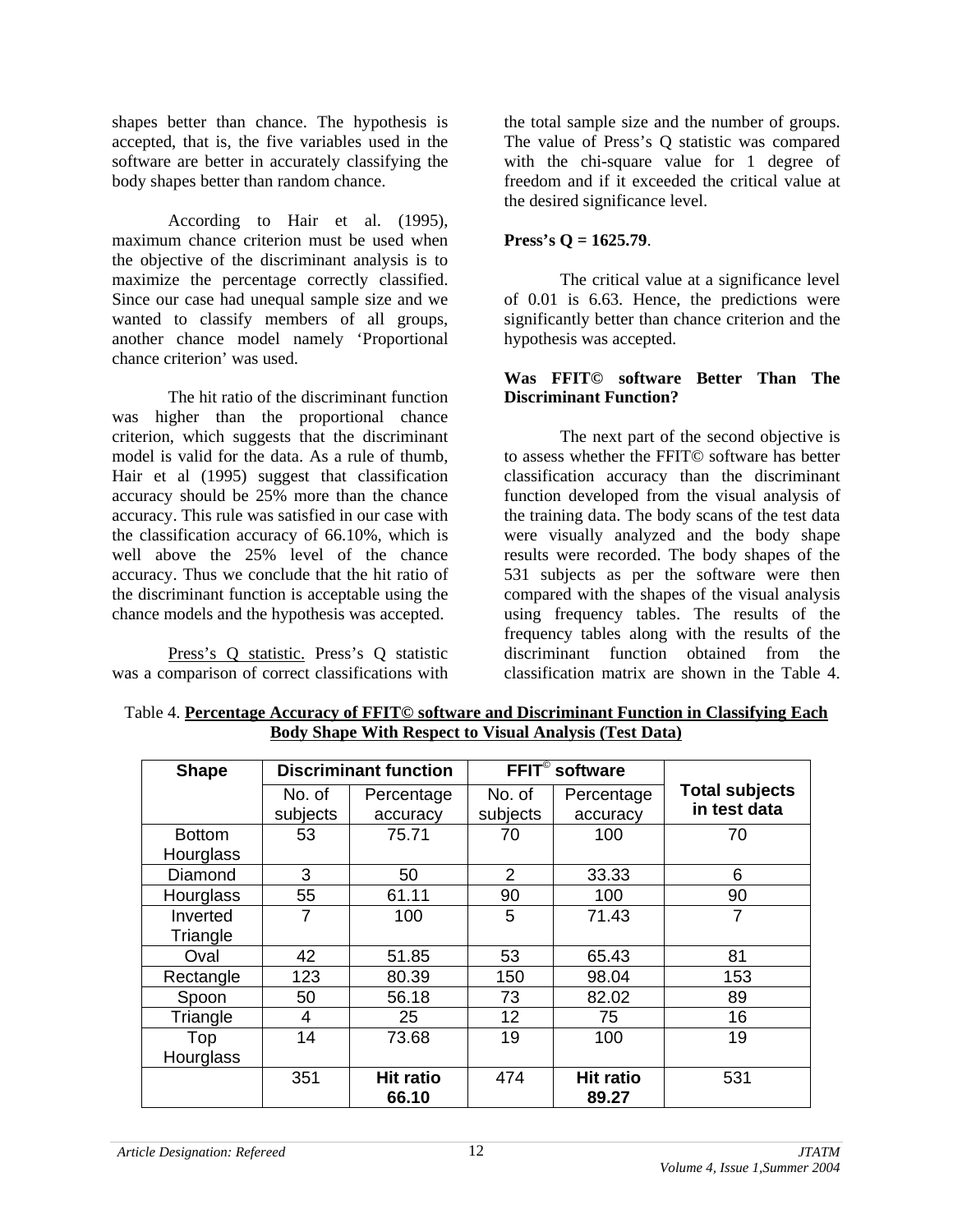Overall, the percentage accuracy of the FFIT<sup>©</sup> software was better than the discriminant function. The hit ratio or the weighted average of the correctly classified people for the software was much higher than the discriminant function, which clearly indicated that the performance of the software was better than the discriminant function for the test data. The FFIT© software was better than the discriminant function in the classification of seven of the nine shape groups. This could be due to the fact that the FFIT for Apparel© software was built in such a way that it looks for a specific shape of a person before going to the next, while the statistical method looks for relationships between the variables in a random manner.

The percentage accuracy of the software in classifying the shape 'Diamond' was low, which could be due to the fact that the number of samples for that shape was low. This could be because the diamond shape is rare and only abnormally corpulent people fall into this category. Hence the range of measurements for each individual falling into the category was wide and could lead to incorrect classification by the software. Thus, we conclude that the body shape classification algorithm of the FFIT<sup>®</sup> software is better than the statistical function developed from the visual analysis of the training dataset.

 The second research objective, which was to determine the predictive accuracy of the software and to verify whether the five variables were better in correctly classifying the shapes better than random chance was attained by the values of hit ratio, maximum chance criterion and proportional chance criterion and Press's Q statistic. They clearly indicate that the predictive accuracy of the software was better than the statistical model developed and thus the five variables were better in correctly classifying the shaper better than random chance.

#### MANOVA Analysis

The third part of the research objective was to determine whether the nine body shapes differed significantly on the five body

measurements. This was evaluated by performing MANOVA analysis on the test data and checking whether the mean scores of the nine shape groups for each variable are statistically different. The total sample set of 887 subjects was used to conduct MANOVA.

Hypothesis. The nine body types differ significantly on the five body measurements.

Since we would like to know the differences of dependent measures across the groups as a whole, the type of multivariate question is an intrinsically multivariate question as defined by Hand and Taylor (Hair et al., 1995)

Criteria for significance testing. There are several criteria to assess the multivariate differences across groups. The most commonly used test statistic for overall significance in MANOVA is Wilks' Lambda. The larger the between-groups dispersion, the smaller the value of Wilks' Lambda. The value of Wilks' Lambda and other statistical criteria for significance testing taken from the SAS results is shown in the Table 5. It could be seen that the value of Wilks' Lambda is very small, which indicates larger between-group dispersion.

#### Interpretation of the Results

SAS code was written to perform MANOVA on the five variables and nine shape groupings for each data to test the hypotheses developed.

Hypothesis: The nine body shapes differ significantly on the five body measurements. The hypothesis posits that the nine body shapes differ significantly across the five body measurement ratios. The results of the MANOVA analysis are shown in the Table 6. The results show that the mean scores for each shape for each variable differ significantly and the value of F is very large ( $Pr > F$  is very small) for all five variables. The hypothesis is supported and there is a significant difference between the nine shape groups based on the five body measurement ratios.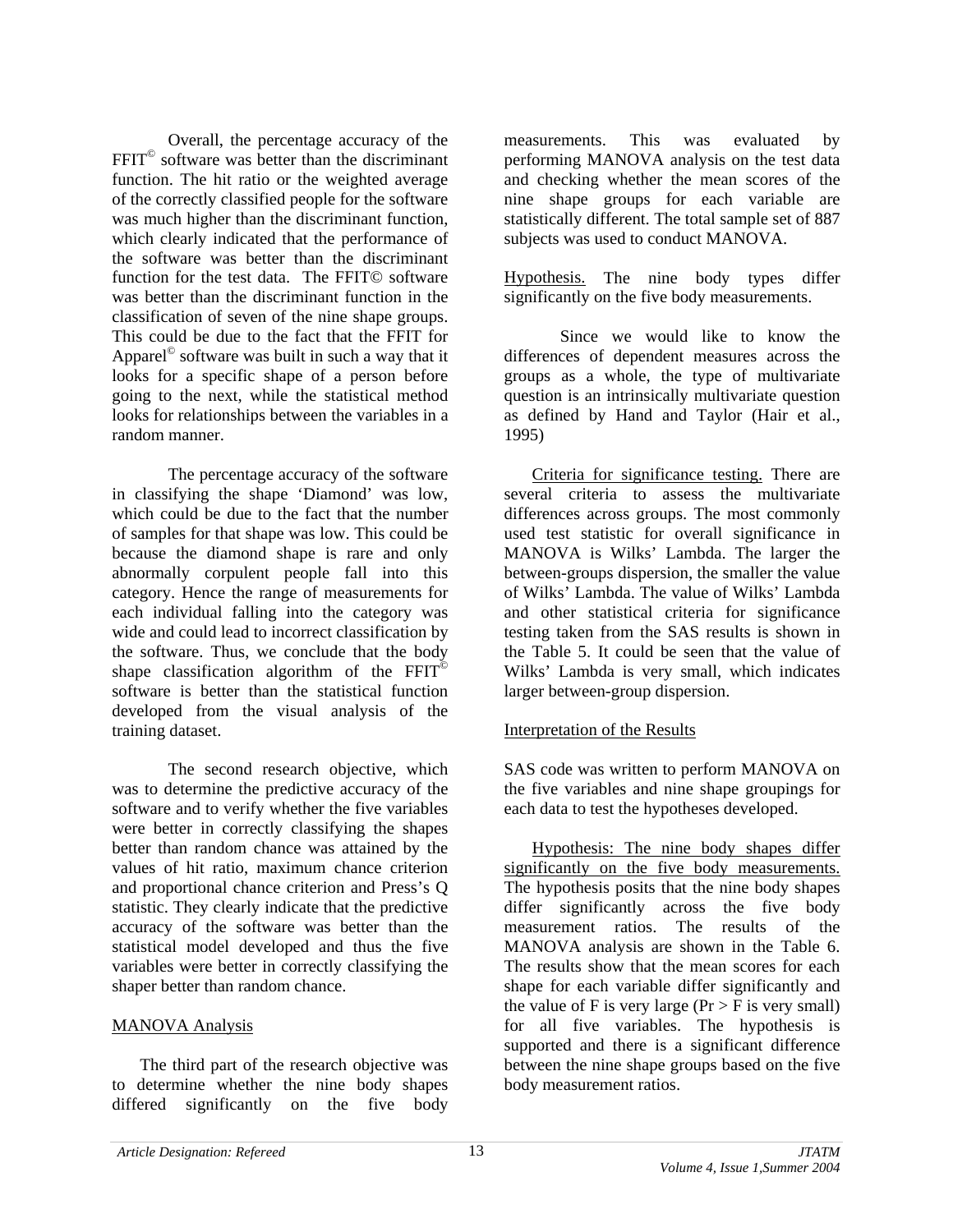# Table 5. **MANOVA test criteria and F approximations for the hypothesis of no overall shape effect**

| <b>Statistic</b>              | Value | <b>F</b> Value | $Pr$ > F |
|-------------------------------|-------|----------------|----------|
| Wilks' Lambda                 | 0.09  | 90.89          | < 0.0001 |
| Pillai's Trace                | 1.63  | 75.70          | < 0.0001 |
| <b>Hotelling-Lawley Trace</b> | 3.71  | 101.17         | < 0.0001 |
| Rov's Greatest Root           | 1.77  | 194.39         | < 0.0001 |

| <b>Variables</b>     | <b>F</b> Value |         |                                       | $Pr$ > F      |                         |         |                      |                | <b>Mean Scores for</b> |         |              |  |  |
|----------------------|----------------|---------|---------------------------------------|---------------|-------------------------|---------|----------------------|----------------|------------------------|---------|--------------|--|--|
|                      |                |         | <b>Bottom</b><br><b>Hourglas</b><br>s | Hourglas<br>s | Top<br><b>Hourglass</b> | Oval    | Inverted<br>Triangle | <b>Diamond</b> | Rectangle              | Spoon   | Triang<br>le |  |  |
| Abs (Bust-<br>Waist) | 117.21         | < 0.001 | 6.88                                  | 8.93          | 10.29                   | 4.66    | 6.06                 | 5.05           | 6.70                   | 6.68    | 3.60         |  |  |
| Bust - Hips          | 169.85         | < 0.001 | $-5.07$                               | $-1.93$       | 2.60                    | $-2.18$ | 4.10                 | $-6.20$        | $-0.72$                | $-4.73$ | $-4.53$      |  |  |
| Hips - Waist         | 165.21         | < 0.001 | 11.94                                 | 10.86         | 7.69                    | 6.84    | 1.96                 | 11.25          | 7.42                   | 11.41   | 8.13         |  |  |
| Highhip/Wais         | 106.49         | < 0.001 | 1.14                                  | 1.15          | 1.15                    | 1.12    | 1.02                 | 1.14           | 1.12                   | 1.23    | 1.12         |  |  |

### Table 6. **Mean Scores of the Nine Groups Across the Five Variables**

# **Discussion**

t

This research study checked the validity of the software 'Female Figure Identification Technique (FFIT) for Apparel<sup>©</sup>' developed at the College of Textiles of North Carolina State University using multivariate statistical methods.

The software 'FFIT for Apparel<sup>©</sup>' was developed as a computer model to compare data from 3D body scans of individuals to categorize them by differences in body stance, proportions, and body angles that are significant factors in the fabrication of apparel shapes that fit the body well (Simmons, 2002). Thus, the software was developed with the aim of developing sizing standards that would reflect the body shapes of specific population and to aid in the process of apparel customization for fit. No other software has been developed to date to assess the body shape of women. Auburn University researchers developed a tool called 'Body Shape Assessment Scale (BSAS)' which has nine

scales to analyze the body build, body shape, hip shape, shoulder slope, front torso shape, buttocks shape, back curvature, posture, and bust prominence (Connell, 2003). This tool is in its elementary stage and the shapes identified in the tool are not clearly defined. Thus, the 'FFIT for Apparel<sup> $\odot$ </sup> software is unique in its kind with the nine shapes in the software potentially representing the population. To date, apparel manufacturers are provided with numbers from anthropometric surveys that make no real sense to the non-technical audience. The sizing standards developed from these surveys were based on one particular body shape (hourglass) and each size increase was proportional, while in reality, body sizes in the population do not necessarily increase proportionally. Hence it is essential to understand the body shape patterns in the population to meet customer needs. Apparel manufacturers who are looking at mass customization as their new marketing strategy can use this software to identify their customer base and customize their apparel. Customers,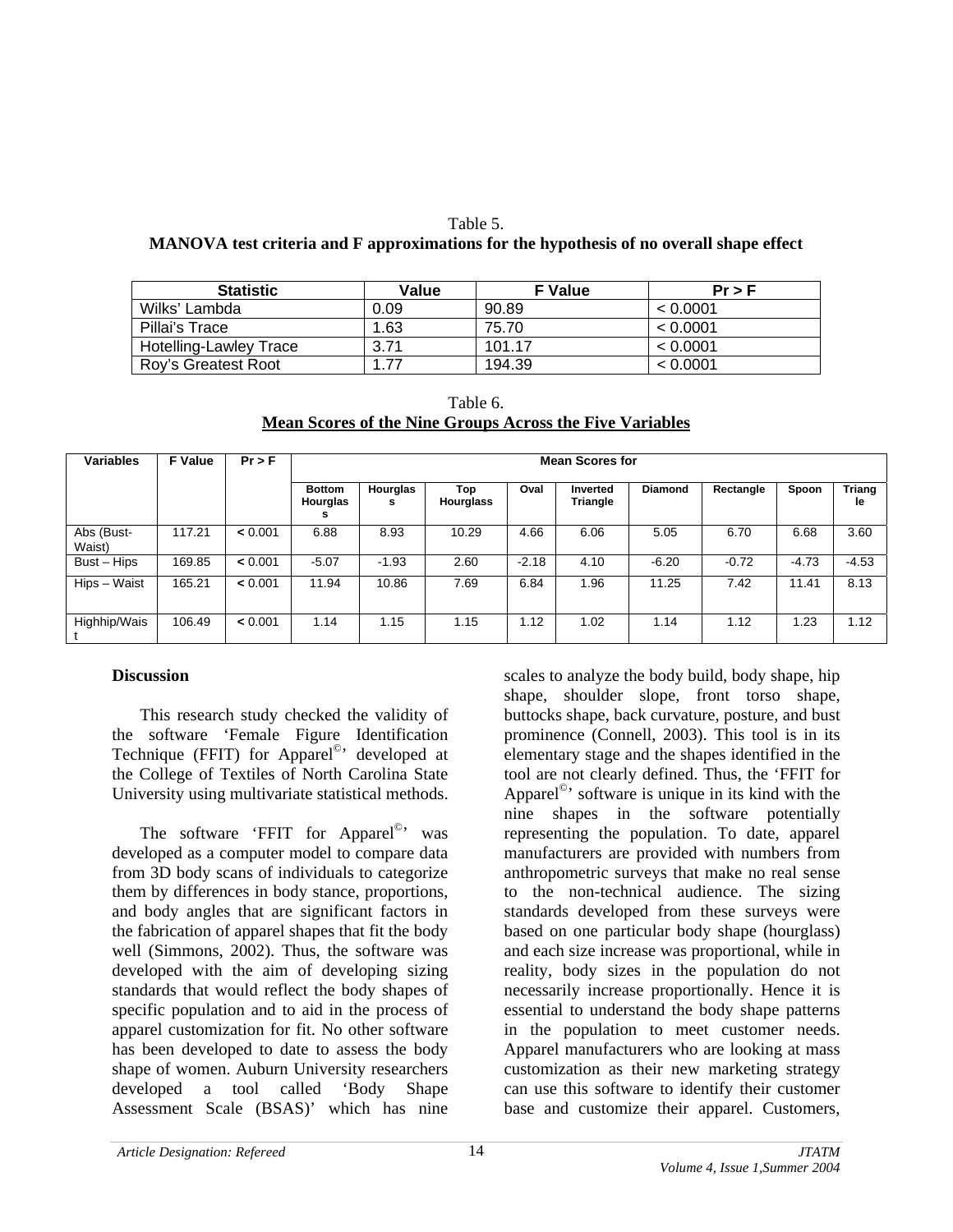even though might know their sizes in general, do not know what the sizes really mean and have no idea about their body measurements. Hence, the output of the  $\overline{FIT}^{\odot}$  software could be introduced as a meaningful new standard.

### **Visual Analysis of the Body Scans**

As a requirement for the statistical methods, the body scans of the training data of 256 subjects and the test data of 531 subjects were analyzed visually by apparel experts who developed the FFIT© software to record the body shape of the subjects. The front and side view of each subject was analyzed, along with the body measurements. During this visual analysis, certain problems pertaining to the location of the measurements extracted by the body scan software, incorrect measurements due to loose sports gear worn during scanning and the

posture of the subject were observed. Traditional body measurements are based on landmarks on the body, which are often identified or located by palpitation, while the body scanner takes measurements without actually touching the body. This affects the percentage accuracy of measurements of the body scanner since certain body landmarks are difficult to identify using non-contact methods. This is one of the major reasons for incorrect locations of waist, stomach, and high hip measurements. Figure 2 shows a body scan with all the measurements used in the right location. But the measurements of body scans of all the test data were not taken at right location. Different problems encountered during the visual analysis were analyzed and it was determined that improvements in the body measurement extraction would definitely impact the classification accuracy.



**Figure 2. Correct Location of Measurements used in the Study** 

#### Crossover from One Shape To Another

In certain body scans, there was a crossover from one shape to another where the body measurement ratios of the subject fell out of range from those used in the software. The software used ratios of body measurements in combination with the differences in classifying the body shape. Hence, a subject who fell into

one shape category during visual analysis did not fall into that particular shape when calculations were applied on the body measurements. An example for this is shown in the Figure 3 where the subject was at a crossover point between hourglass and spoon categories. The front view of the body scan confirms that the subject fell into the shape category of spoon, but the high hip to waist ratio of the subject was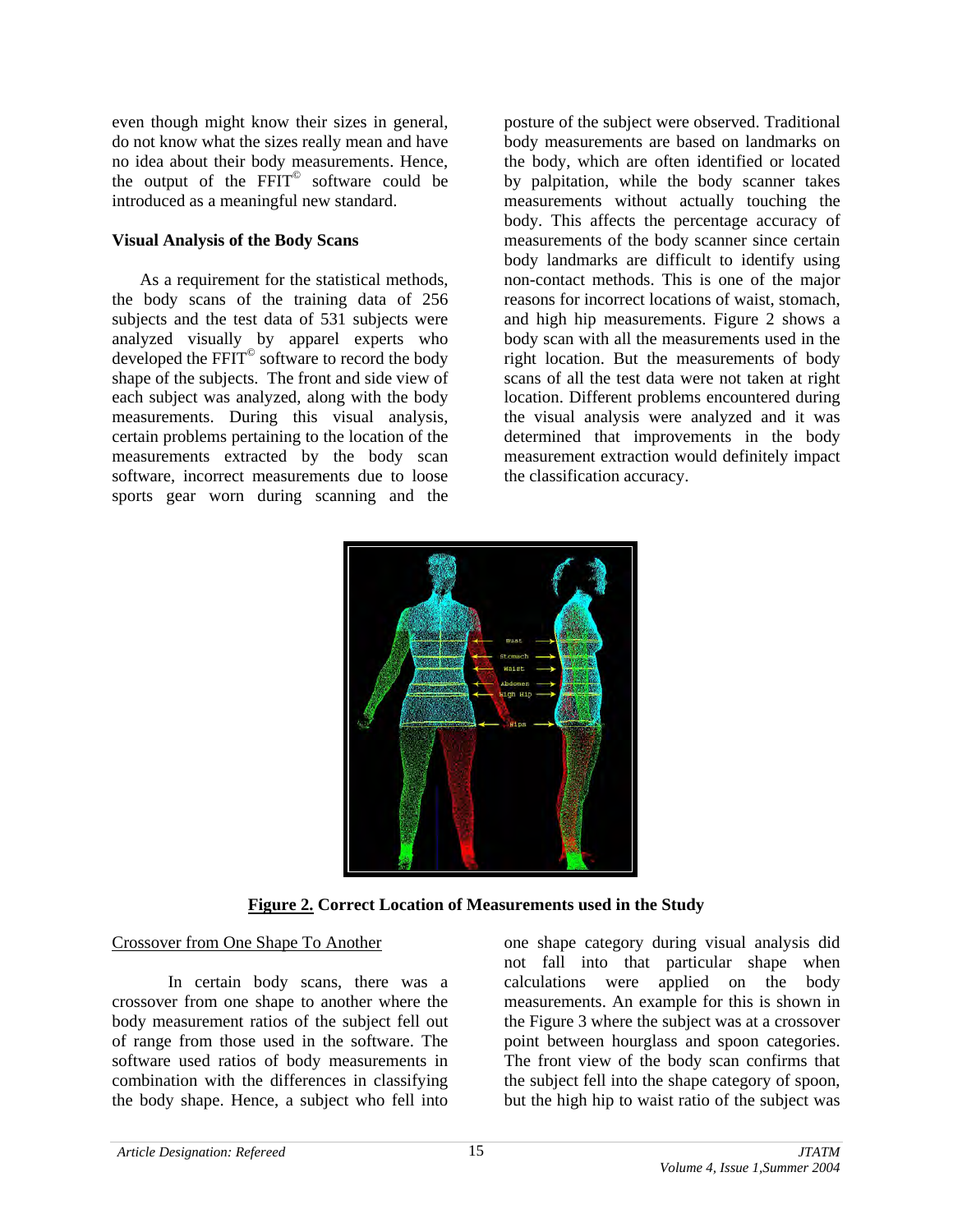at a crossover point that made the software classify her incorrectly as an hourglass. Since the software was developed for the sole purpose of garment fit, shape classification must be based on not only the shape of the body, but also the fit of a garment on the body. The subject when fitted for a garment would certainly fall into spoon shape and not hourglass.



**Figure 3. Crossover of shapes: Hourglass or spoon?** 

Figure 4 is another example of crossover, where the subject was classified into oval by visual analysis but rectangle by the software. When the body measurements are in such a proportion that the shape category is rectangle, the curves and folds in the body

would ideally classify this body as oval. When looked from the perspective of apparel fit, if this person were fitted for pants, the alignment of back darts in pants would make her an oval shaped person rather than a rectangle person.



**Figure 4. Crossover of shapes: Rectangle or oval?**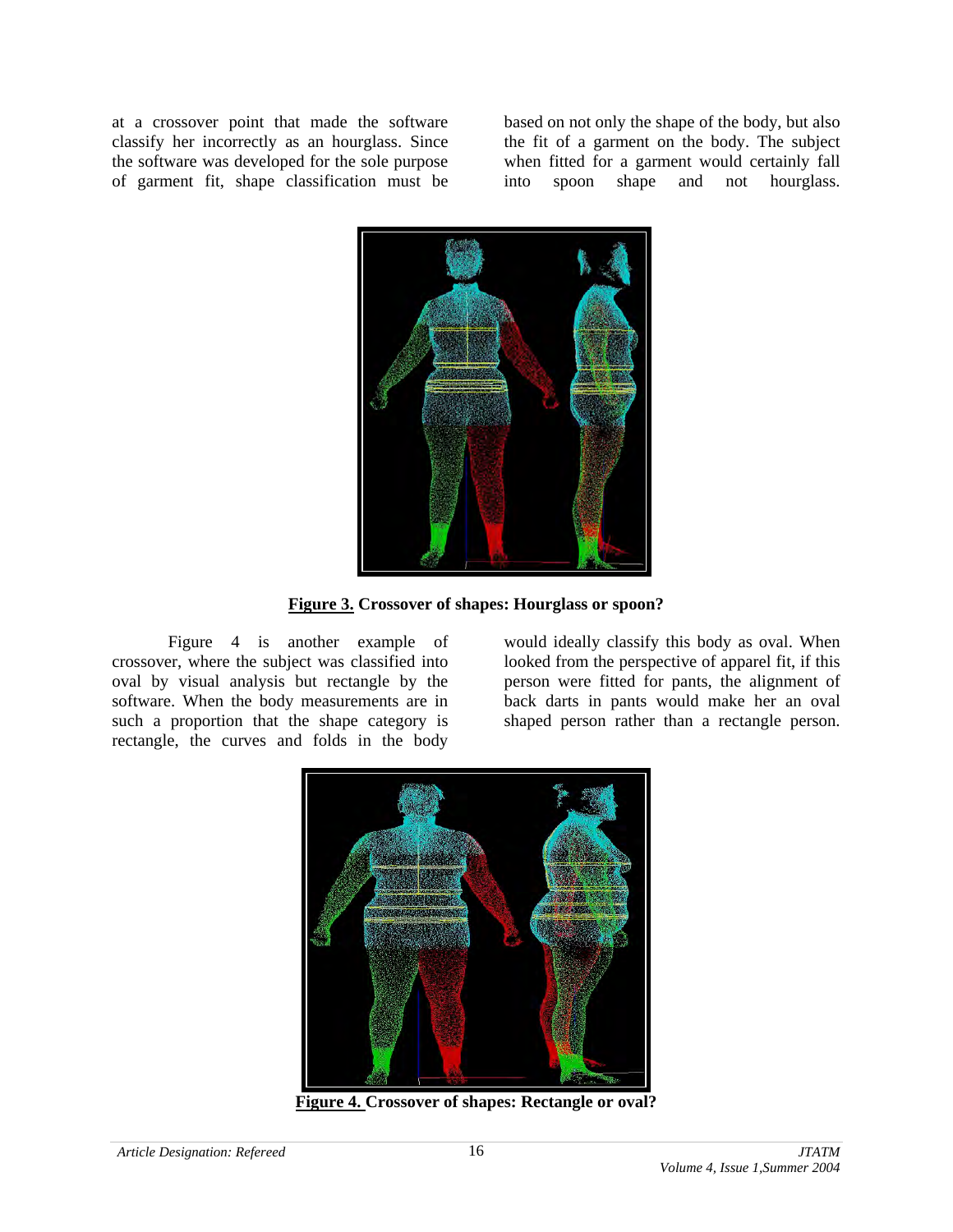#### Measurement Location Problems

In come cases, the measurement extraction software identified measurements either at a higher or lower location than they actually were. Waist, bust, high hip and abdomen measurements were mostly measured at the wrong location.

Location of the Waist Measurement. The definition of waist in the Body Measurement Extraction Software was the girth measurement taken at a distance of 0-2.5 inches above the small of back (center back point) and



**Figure 5. Low waist measurement (left) Figure 6. High waist measurement** 

Bad stomach measurement locations. This was one of the major measurement problems found in many scans. Many subjects were classified into incorrect shape categories by the FFIT<sup>®</sup> software because their stomach measurement was taken almost on their bust. This was particularly observed in people who are very short-waisted. The definition of stomach in the measurement extraction file of the Body Measurement Software of  ${[TC]}^2$  body

0 inches above or below the center front waist point and side waist points. Irrespective of the subject being long-waisted, normal-waisted or short-waisted, this was the only formula used to extract the waist measurement from all the body scans. For a subject with long waists, often the waist was measured at a much lower position than the original location of the waist and for a subject with a shorter waist, the waist was taken at a much higher location than the original. Examples of a subject with low waist measurement and high waist measurement are shown in the Figure 5 and 6.



**(right)** 

scanner was the largest circumference between the upper limit (start at 33.3% from waist to shoulder) and the lower limit using front waist point (start at 0% from waist to shoulder). Hence, for a person with a very short waist, the measurement was taken on the bust or at the under-bust measurement location. An example of a scan with the stomach taken on the bust is shown in the Figure 7. This phenomenon was predominant in people who are over-weight.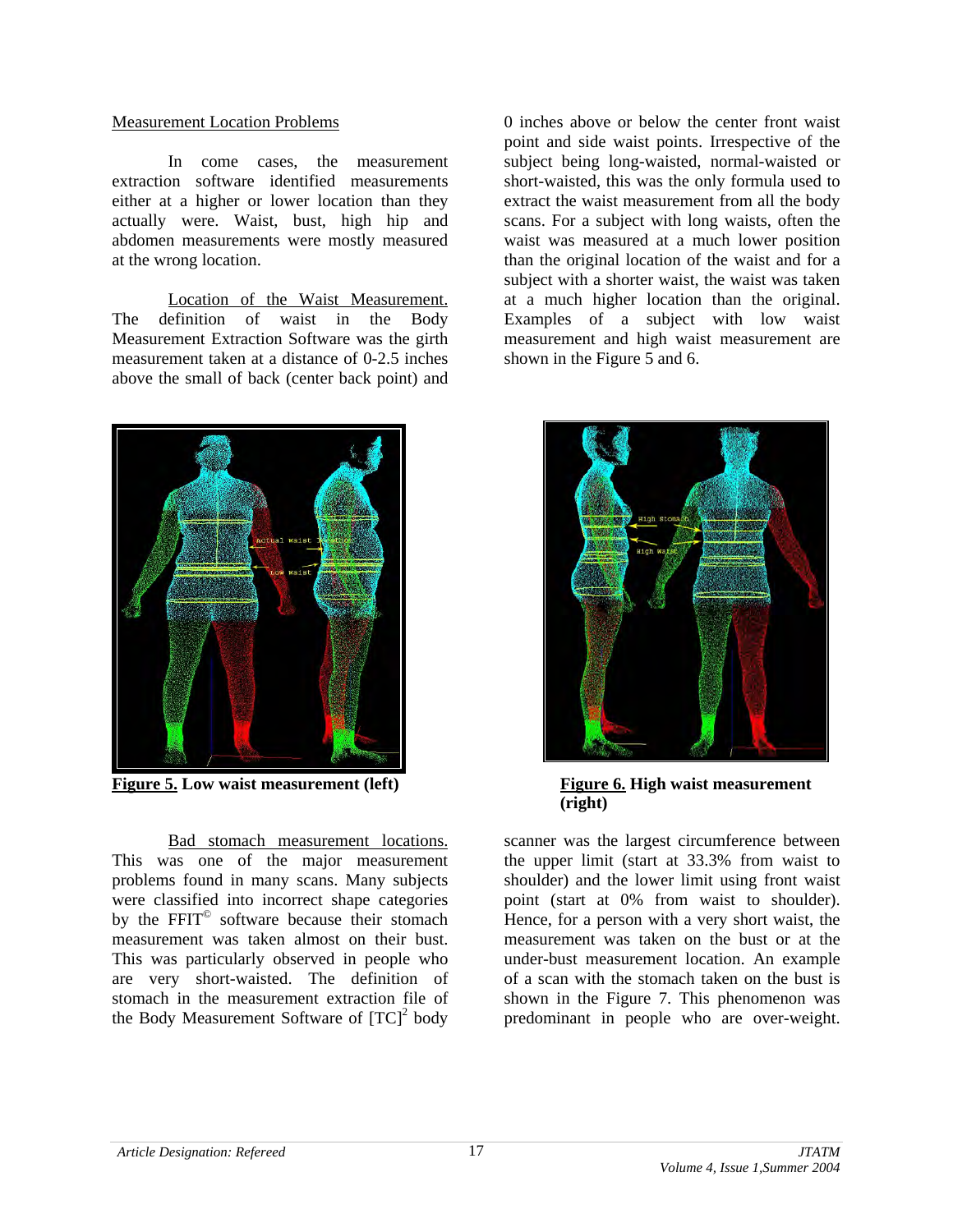

**Figure 7. Stomach measurement on bust** 

In some cases, the stomach measurement was was taken at a lower position. This occurred when the waist was taken at a lower position than its correct position, since the

definition of stomach was dependent on the location of waist. An example is shown in the Figure 8.



**Figure 8. Low Stomach Measurement** 

Highhip measurements. The high hip measurement was taken at a higher location than it should be in some cases as, shown in Figure 9. This is because of the high hip measurement definition: Find the largest circumference

between 75% and 100% of distance from crotch to waist. For this person, the crotch point was identified at the wrong location which has led to a wrong high hip measurement.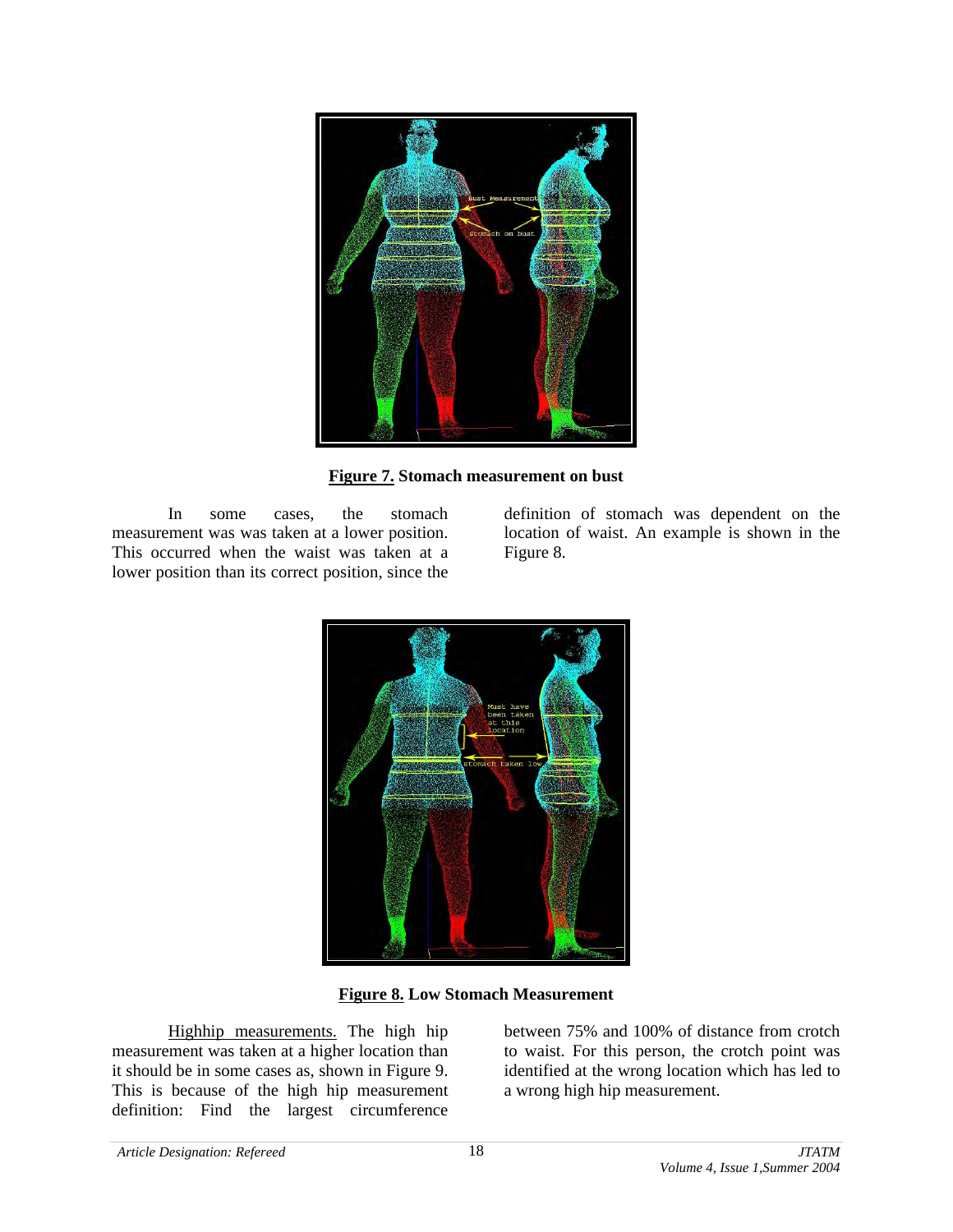

**Figure 9. Location of high hip measurement too high** 

Body Proportionality and Body Posture of **Subjects** 

Two peculiar cases of subjects whose body was not proportional on either sides of a central dividing line were encountered. These people had a distinct body posture that tended

towards one side of the body. Examples of this body postures and asymmetry is shown in the Figure 10 and Figure 11. The lack of symmetry of both sides of the body has led to the wrong shape classification.



**Figure 10. Peculiar body postures Figure 11. Unsymmetrical body** 



**proportions**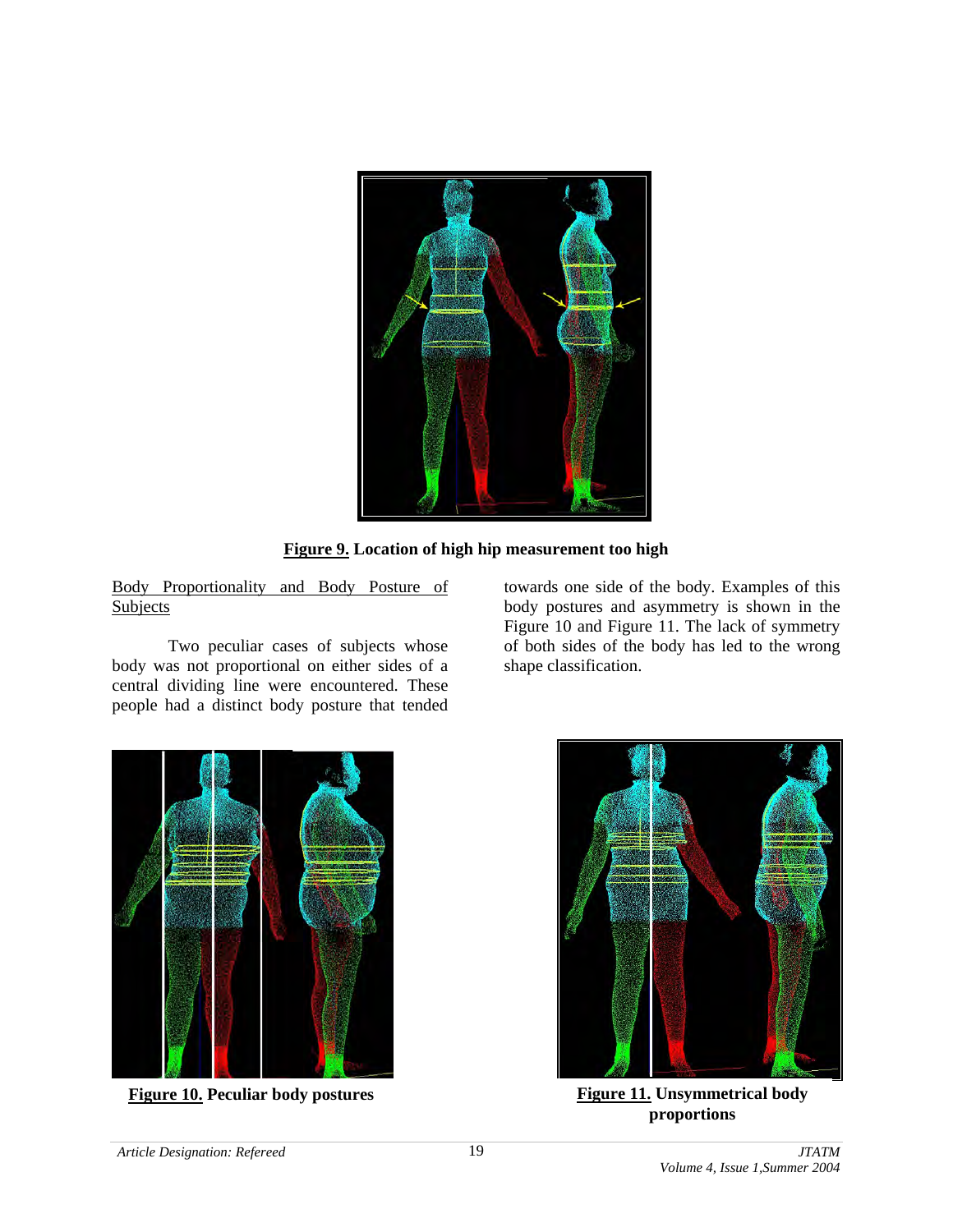#### Clothes Impact on Measurements

The impact of the apparel worn during scanning was evident in many cases. The athletic shorts can make a mark that diverts the body measurement software for a lower waist point than the natural waist, while the sports bra may flatten the bust and cause reduction in bust size from the original. The subject in Figure 12

had her waist measurement taken at the wrong location because of the indentation made by the athletic gear on her body. Due to the issue of privacy, the subjects select the apparel they wear during scanning on their own. Even though they are instructed not to choose too tight or too loose apparel, this problem was not one the researcher could actively control.



**Figure 12. Clothes impact on body measurement** 

#### Oval and diamond shapes

Some subjects belonging to the diamond shape category fell into the category of oval when classified by the software. This could be because of the fact that the subject has large layers of fat rolling down from the middle section because of its weight and forms an oval shape in the abdominal area and the software classifies the subject into oval instead of diamond. This could be rectified by analysis of the software code and looking for any possible changes.

#### **Summary**

The overall research thesis was successful in validating the software 'FFIT for Apparel<sup>©</sup>'. The first objective of the research was to determine

the capability of the software in sorting a larger population into one of the nine shapes it is comprised of. The software was successful in classifying a random test sample of 531 subjects, and cluster analysis performed on the results proved nine clusters in the data, thus proving its capability to sort a larger population.

Discriminant analysis was performed to assess the classification accuracy of the FFIT© software and compare it to the discriminant function developed from the results of visual analysis. The classification accuracy of the discriminant function developed from the training data set is 66.01% for the test dataset, while the classification accuracy of the  $FFT^{\circ}$ software is 89.27% for the test dataset. The predictive validity of the discriminant function is higher by itself, and the performance of the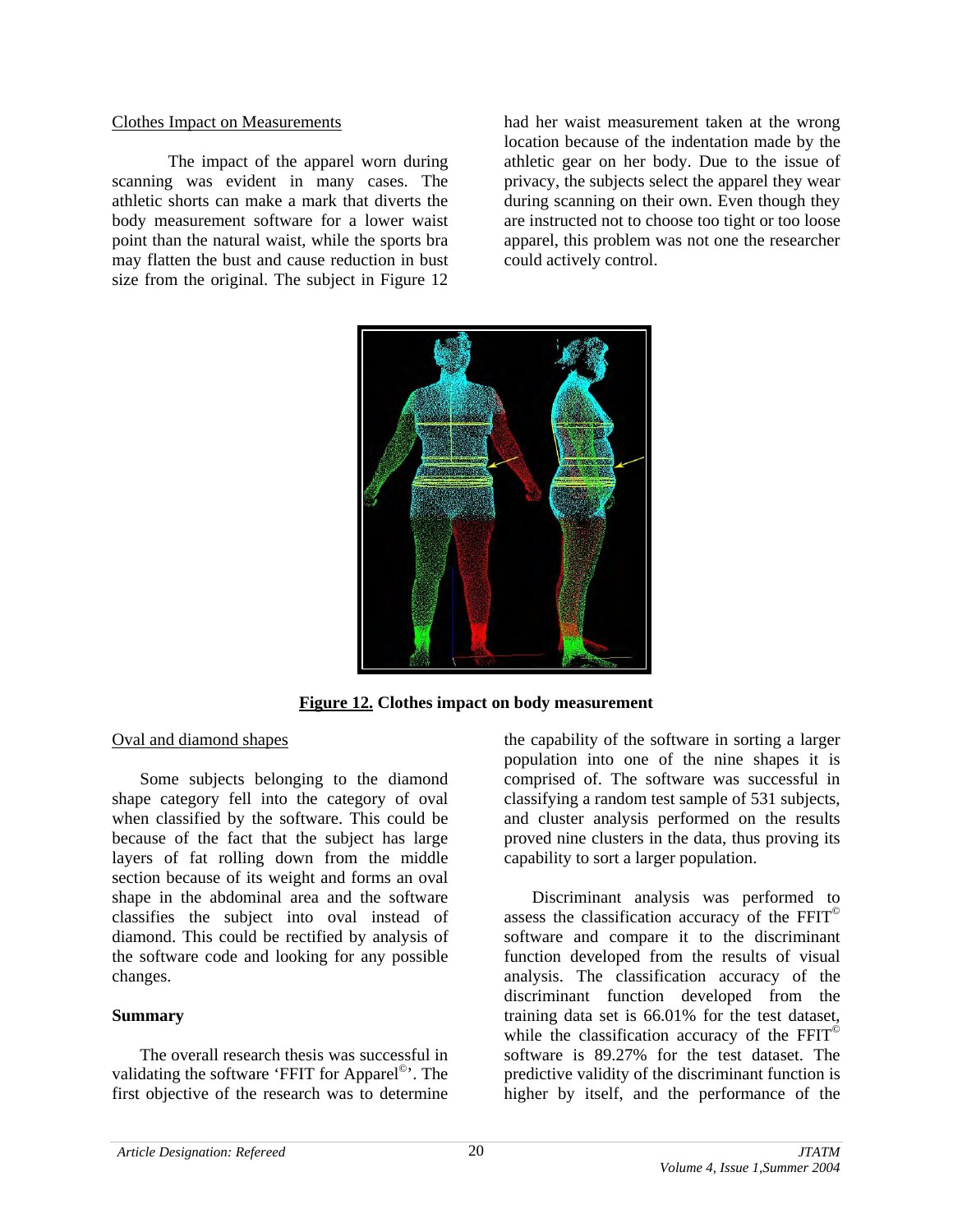FFIT<sup>©</sup> software is better than the discriminant function.

The third objective of the research was to identify whether the nine shape groups are statistically different. The results obtained from the MANOVA analysis found that the nine shape groups proposed in the software are significantly different and the five variables used by the software significantly influence the group membership (body shape). The software could be used on a larger random sample set, representing the general US population and expected to produce good classification accuracies.

The reasons for misclassification were partly due to the extraction of the measurement at the wrong location and hence improving the measurement extraction files could greatly impact the classification accuracy of the software. Even though the most appropriate definitions of the body measurements were identified while developing the software, visual analysis of a larger sample set has created new challenges in the area of waist, stomach and high hip measurements. A possible solution to this problem that would help insure the extraction of measurements at the right location include having several definitions for a body measurement and finding the best definition for differing bodies by computing different combinations.

### **Future Research**

The results of the research study have uncovered new areas of research that could be of great commercial value. The nine body shapes identified by the software effectively represent the body types in the tested population of nearly 700 subjects. By testing the software on data representing a complete, nationwide population, the results could be the foundation for forming new sizing standards representing the current population.

If complete demographic information (e.g. age, geographic location and race) were available, the relationship between these demographic factors and shape classification

could be analyzed. Using the results of such an analysis, new apparel sizing standards could be formed for specific segments of the population, which would be more accurate in meeting the needs of the specific markets.

Exploration of the relationship between demographics and body shapes could also be used to calculate the proportion of existence of each shape in a given population. This will aid in non-clothing applications like designing aircraft seats, office spaces and other applications involving human design. The FFIT© software could be used along with airport scanning systems used for security to identify the body shape of a passenger and allot seats in the airplane according to the size of the passenger.

 The nine shapes identified in the software could be used in developing standard patterns for mass customization practices. Since the pattern alteration points for different body shapes are different, the nine shapes could successfully be used in the development of standardized patterns for the apparel industry.

 The shapes identified by the software could be used to analyze different garment styles suitable for different body shapes. This could be a useful aid for the population to select garments that suit their body shape.

 At this point, the FFIT for Apparel© software has endless possibilities that could be explored. Research work done on other important body characteristics that affect the fit of apparel and which gives an idea to the consumer about their garment fit is under completion at NC State University. This work could be added to FFIT<sup>®</sup> software, which then could be of commercial interest. This research thesis has proved the validity of the software and work on the measurement extraction would highly help in increasing its accuracy.

# **REFERENCES**

Abdel-Moty, E., & Khalil, T. M. (1986, March 19-21). Computer aided design of the sitting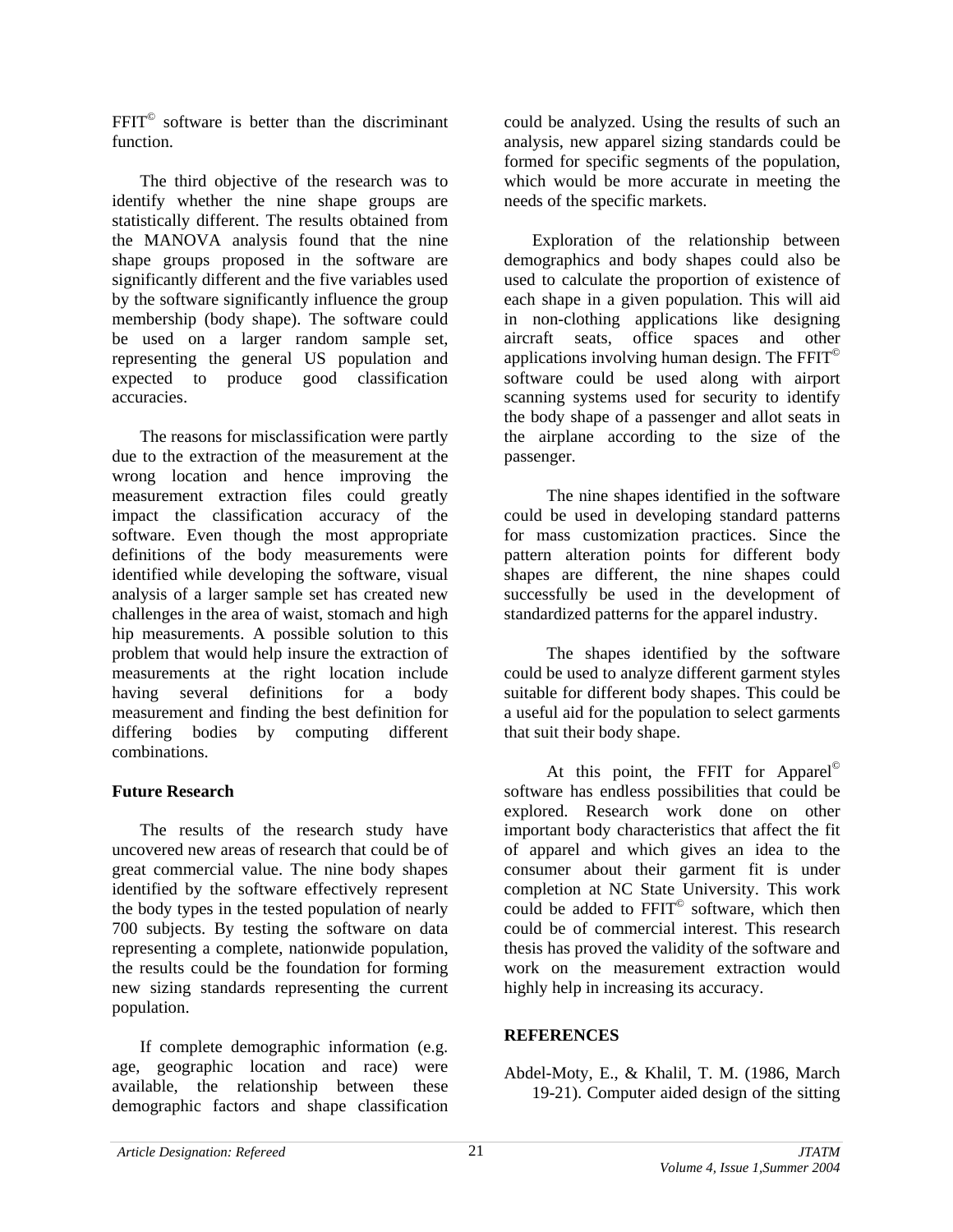workplace, Proceedings of the 8<sup>th</sup> Annual Conference on computers and industrial engineering.

- American Society of Testing and Materials (ASTM). (1995a). Standard Table of Body Measurements for Adult Female Misses Figure Type, Sizes 2-20. (Vol 07-02, Designation: D5585-95). West Conshohocken, PA: ASTM
- Anderson, L.J., Brannon, E.L., Ulrich, P.V., Presley A.B., Woronka, D., Grasso, M., Stevenson, D. (2001). Understanding fitting preferences of female consumers: Development of an expert System to enhance accurate sizing selection. (Annual Rep. No. I98-A08) Wilmington, DE: National Textile Center. Armstrong, H. J. (1987). Pattern making for fashion design, New York: Harper & Row, Publishers.
- *CAESAR: 3D anthropometric database* (n.d.). Retrieved June 15, 2003, from SAE International website <http://www.sae.org/technicalcommittees/cae> sarhome.htm
- Case, K., Xiao, D., Porter, J. M. (September 1995). *Car Seat and Occupant Modeling using CAD.* Retrieved June 15, 2003, from <http://www.lboro.ac.uk/departments/mm/res> earch/product-

realisation/res\_int/human/brite/brite.html

- Comas, J. (1960). Biotypology and constitutional types. In Manual of Physical Anthropology. (pp.319-366). Illinois: Charles C. Thomas Publisher.
- *Computerized anthropometric research and design laboratory (CARD)* (n.d.). Retrieved June 15, 2003 from Air force crew system interface division website <http://www.hec.afrl.af.mil/HECP/Card1a.sht> ml
- Connell, L. J., Ulrich, P., Knox, A., Hutton, G., Woronka, D., Ashdown, S. (2002). Body scan analysis for fit models based on body shape and posture analysis. (Annual Rep No. S01-AC27), Wilmington, DE: National Textile Center.
- Douty, H. I. (1977). Visual somatometry in health related research. Journal of the Alabama Academy of Science. pp. 21-34.
- *Ergonomics: The science for better living and working*. (n.d.). Retrieved June 15, 2003

from American Psychological Association website

<http://www.apa.org/ppo/issues/sergofact.htm> l

- Farrell-Beck, J. A., Pouliot, C. J. (September, 1983). Pant alteration by graphic somatometry techniques. Home Economics Research Journal, 12 (1), pp. 95-105.
- Gazzuolo, E., DeLong, M., Lohr, S., LaBat, K., Bye, E. (1992). Predicting garment pattern dimensions from photographic and anthropometric data. Applied Ergonomics, 23(3), pp. 161-171.
- Hair, J. F., Anderson, R. E., Tatham, R. L., Black, W. C. (1995). Multivariate data analysis with readings  $(4<sup>th</sup>$  ed.). Englewood Cliffs, New Jersey: Prentice Hall.
- Heisey, F. L., Brown, P., Johnson, R. F. (1986). A mathematical analysis of the graphic somatometry method of pattern alteration. Home Economics Research Journal, 15(2), pp. 115-122.
- Istook, C. L., Simmons, K. P., Devarajan, P. (November, 2002). Female figure identification technique (FFIT) for apparel. Proceedings of the IFFTI International Conference, Hong Kong.
- Klecka, W. R. (1980). Discriminant analysis (Series: Quantitative applications in the social sciences). California: Sage Publications Inc.
- LePechoux, B. (1998, September). Standard sizing and fit testing applied to women's hosiery. Unpublished Doctoral A1 requirement paper, North Carolina State University, Raleigh.
- O'Brien, R., & Sheldon, W. C. (1941). Women's measurements for garment and pattern construction. Washington: United States Government Printing Office.
- Salusso-Deonier, C. J. (1982). A method for classifying adult female body form variation in relation to the U. S. standard for apparel sizing. Unpublished doctoral dissertation, University of Minnesota, Minnesota.
- Simmons, K. P. (2001, January). Body measurement techniques: a comparison of three-dimensional body scanning and physical anthropometric methods, Unpublished A1 paper, North Carolina State University, Raleigh.